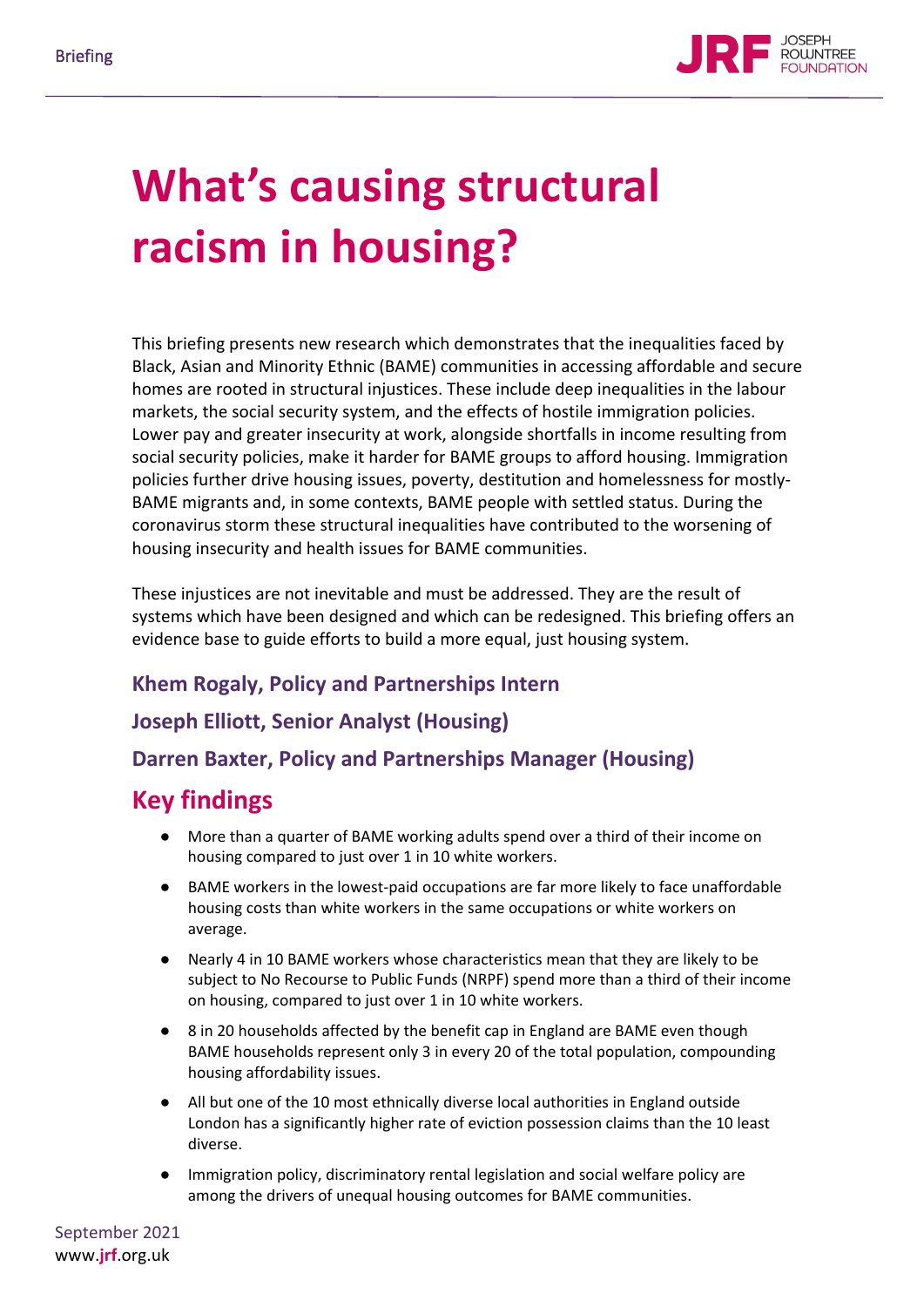#### **Note on terminology**

This briefing uses the acronym 'BAME' to refer to Black, Asian and minority ethnic communities when discussed as a collective. The authors recognise the limitations of the term and the concerns anti-racist organisations have raised over its use. JRF is currently engaged in a review on whether to use the term going forward.

## **Introduction**

Black, Asian and minority ethnic (BAME) people in the UK disproportionately lack access to secure, good quality and affordable homes. These disparities are driven by racial inequalities in the labour markets and by hostile immigration policies, and are compounded by the design of the social security system.

BAME communities are more likely to work in lower-paid jobs in sectors with less secure contracts and spend a higher proportion of their incomes on housing. Social security policies like the benefit cap have a disproportionate impact on BAME groups, leading to shortfalls in income needed to pay housing costs. Further, people with temporary migration status, a disproportionate number of them BAME, are barred from accessing social housing and the social security system, leaving them at greater risk of being swept into poverty and destitution. This is known as the 'No Recourse to Public Funds' policy or NRPF.

These injustices are not inevitable but have wide foundations in the economy, society and legislation. This means that they fit within a broader picture of structural racism in Britain: inequalities that structure our current economy and society and create barriers for BAME people, especially those on lower incomes.

This briefing builds a framework for understanding the structural drivers of racial inequalities in housing, beginning by presenting a snapshot of wide inequalities in the present housing system. It then outlines the history of structural racism in housing before focusing on ways in which the following drivers of racial inequalities affect housing outcomes:

- 1. Labour market inequalities which affect the affordability of housing for most BAME groups, especially the Black, Bangladeshi and Pakistani communities, due to lower earnings. These inequalities, alongside the limited supply of social housing, limit the accrual of wealth necessary to move into home ownership, exposing households to the high cost of the private rented sector.
- 2. The design of the social security system which disproportionately limits the incomes of BAME households, compounding existing labour market inequalities and restricting access to affordable homes.
- 3. The immigration system excludes a disproportionate number of BAME people from social housing and social security contributing to problems with housing affordability, overcrowding, poverty and destitution. It also fosters direct discrimination within the housing system, including from landlords.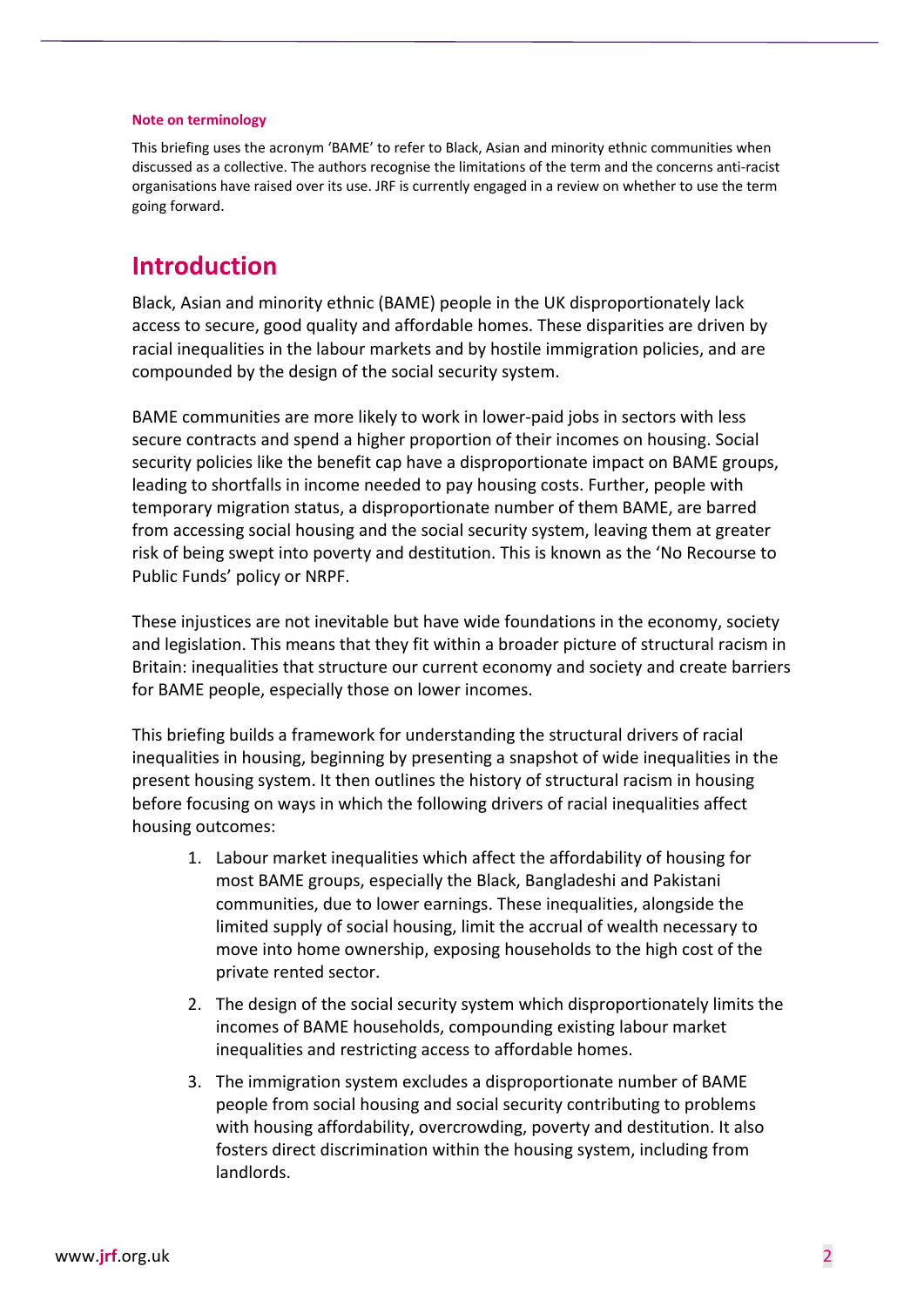Direct discrimination against BAME people further leads to disparities in access to secure, affordable housing. Although this briefing does not focus on direct discrimination in detail, as it as an area that would require deeper qualitative research to build on existing work (Runnymede Trust, 2013; Reynolds, 2016), it does assess the effects of Right to Rent legislation in driving discrimination in the private rented sector.

While the inequalities in our housing system are longstanding, the COVID-19 pandemic has shone a spotlight on them and made the need to understand and combat them even more urgent.

Throughout the pandemic, overcrowded housing has prevented many people from safely self-isolating and put them at greater risk from the virus (Marmot et al, 2020). As overcrowding disproportionately affects BAME people—especially the Bangladeshi, Pakistani and Black African communities—it has contributed to higher rates of COVID-19 cases and deaths among some BAME groups.

During the pandemic, at least 700,000 renters have built up arrears (Baxter, Casey and Earwaker, 2020). A lack of access to affordable homes for BAME communities, and particularly those without recourse to public funds, has meant that they were at greater risk of arrears before the coronavirus storm hit. This was reflected in the results of JRF polling conducted in September 2020 which showed that BAME people were disproportionately worried about paying their rent between November and January when compared to white people (Ibid, 2020). For people subject to NRPF, lacking access to either social housing or social security, arrears can quickly lead to homelessness and destitution.

In light of these findings, and as we look towards the recovery from the pandemic, the housing sector must further its existing work and develop a collective understanding of the structural foundations of racial inequalities, with a view to taking the bold steps needed to overcome them.

## **We live in a sharply unequal housing system**

Renters in some minority ethnic groups are on average likely to spend over a third of their total income on housing; an internationally standard measure used for unaffordable housing costs. On average, Black African renters spend 39% of their income on their rent, Black Caribbean renters 34% and Arab renters 46%. White British renters however spend an average of 30% of their total income on rent (MHCLG, 2018a). This is a striking disparity.

Some minority ethnic communities disproportionately live in homes below the Government standard for decency. Non-decent homes are those that either: do not meet health and safety standards; are not in a reasonable state of repair; are without reasonable modern facilities or are without heating and insulation. For the Bangladeshi community, 24% live in homes counted as 'non-decent' compared to 18% of White British people (MHCLG, 2020b). This lack of access to decent housing is reflected in disparities in access to good quality homes too: Bangladeshi, Pakistani and Black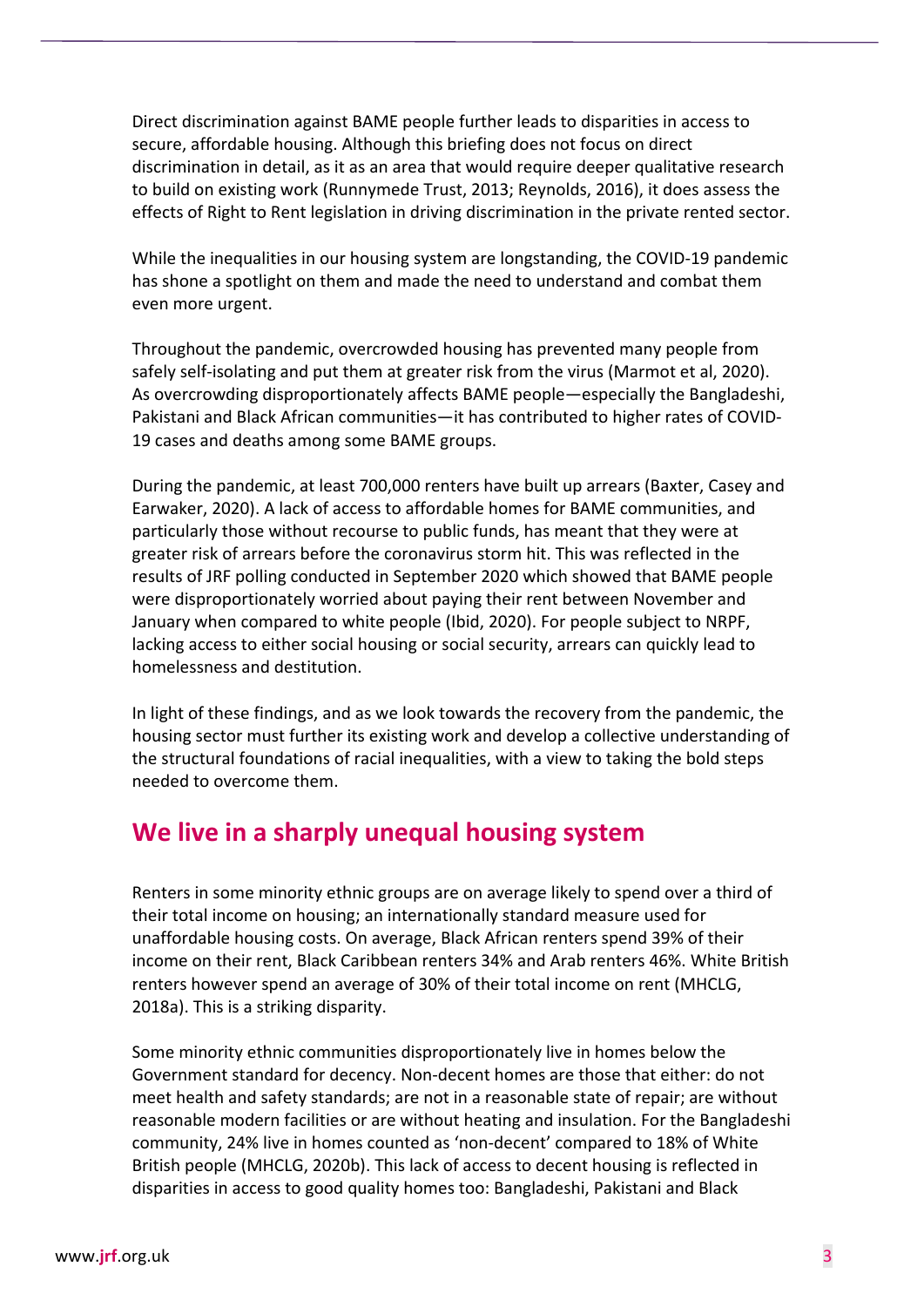African households are all more likely to live with damp problems in their homes than White British households (MHCLG, 2020d).

Many BAME groups are also more likely to lack access to homes of the right size for their household. 24% of Bangladeshi people and 18% of Pakistani people live in overcrowded homes compared to just 2% of White British people (MHCLG, 2020a). While there are a number of drivers of overcrowding including differing rates of average family size and household compositions across different BAME communities, this briefing will show that economic inequalities facing BAME groups are a key factor behind the issue. This inequality in the housing system has made it harder for some BAME communities to self-isolate effectively during the pandemic so far, contributing to increased risks from the virus.

BAME people are significantly overrepresented within the statutorily homeless population. While 31% of statutorily homeless people in England and Wales are from BAME communities, BAME people make up only 14% of the total population (King, 2021). The disparity is even wider for the Black community. Research from Shelter finds that black people are disproportionately affected by homelessness with 1 in 23 black households becoming homeless or threatened with homelessness, versus 1 in 83 households from all other ethnicities combined, and 11% of homeless people applying for help are black even though black people make up only 3% of households in England (Shelter, 2020a).

This reflects the structural inequalities faced by many BAME people, especially those on lower incomes, that lead to a lack of access to secure and affordable housing.

For ethnic minorities experiencing homelessness without secure migration status, the situation is even more precarious. Most people with temporary leave to remain in the UK have no recourse to public funds (NRPF), including for instance people on work, family, and student visas. People subject to the NRPF condition, a disproportionate number of whom are BAME, do not have access to homelessness assistance.

Since May 2020, through the creation of a temporary 'Everyone In' scheme to provide emergency accommodation for people rough sleeping during the pandemic, the Government has advised local authorities to offer accommodation to people subject to NRPF on a discretionary basis (Housing, Communities and Local Government [HCLG] Committee, 2021). However, evidence presented to the HCLG select committee shows unclear and contradictory advice from central government to councils had led to people subject to NRPF being refused accommodation during the pandemic and others, who had initially been accommodated, being asked to leave (Ibid, 2021). Recent research from Crisis has supported this, showing that mixed messages from central government have led to growing variation in local authority practice across the country. Some local authorities responded by taking a tougher line on, or ceasing to take in, new rough sleepers who were ineligible for benefits, and moving-on people already present in emergency accommodation (Fitzpatrick et al, 2020b). A recent High Court ruling has clarified that they can and should be using specific powers to accommodate people with NRPF during the current public health emergency (Ncube vs. Brighton and High City Council, 2021).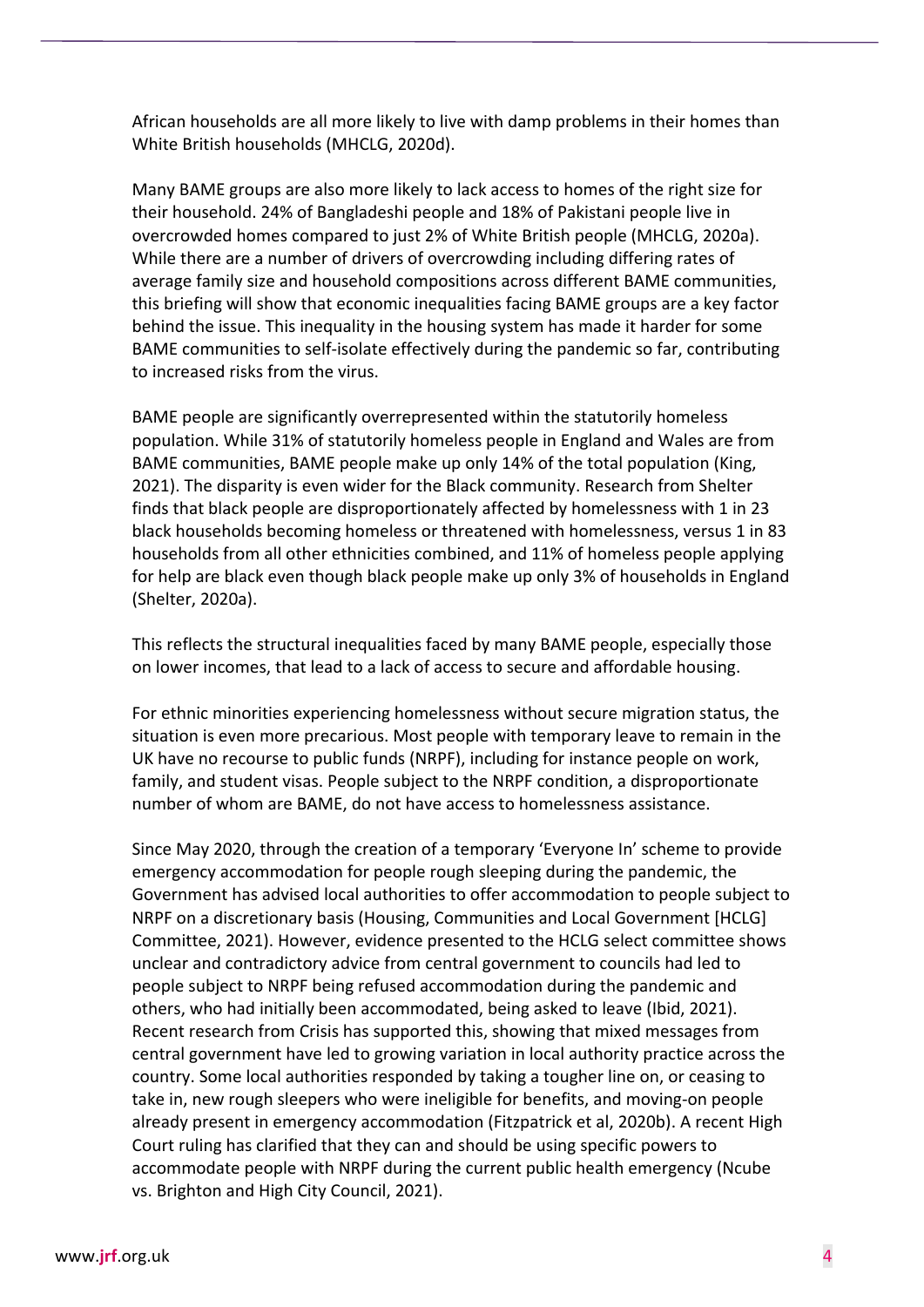Gypsy, Roma and Traveller (GRT) communities face a similar set of structural inequities. A chronic shortage of pitches is one factor leading to significant housing disadvantage for many in the GRT community (Friends Families and Travellers, 2021; de Noronha, 2015; Porter and Taylor, 2010). For instance, there are currently 3,000 caravans home to families with no authorised place to stop in England (Friends Families and Travellers, 2021). This lack of good quality sites and good housing contributes to the disproportionate number of GRT people living in overcrowded homes: census data shows that between a quarter and a third of Gypsy and Irish Traveller households were overcrowded compared to 1 in 16 White British households in 2011 (de Noronha, 2015).

These concerns should also be seen in the context of the Police, Crime, Sentencing and Courts Bill currently being presented to the House of Lords which creates a new criminal offence for anyone deemed to have the intent to reside on privately-owned land. If made law, the bill will give police the power to seize the homes or vehicles of those attempting to reside, creating immense precarity for many within GRT communities (Kirkby, 2021). Although this briefing does not focus on the housing issues facing GRT communities in detail, it is mindful that the structural discrimination they face is a critical part of a wider picture of structural racism in UK housing.

#### The overlapping inequalities facing BAME households in the housing system compound to drive insecurity.

One result of these structural drivers of inequality is the greater housing insecurity faced by some BAME communities. Many BAME groups are more likely to live in unaffordable, overcrowded, and non-decent housing that does not meet their needs. Most BAME groups, other than the Indian community, are also more likely to rent their homes and more likely to do so privately than White British people (MHCLG, 2020d).

This difference in tenure is in part the result of structural disparities in wealth and income as well as immigration policies which restrict access to social housing. New JRF analysis, which shows a correlation between more ethnically diverse local authorities and the rates of eviction possession claims both inside and outside of London, reflects the insecurity created by these structural patterns. This insecurity is a core inequality faced by BAME groups within the current housing system.

Data presented in Graph 1 shows that all but one of the 10 most ethnically diverse local authorities in England outside London have significantly higher rates of eviction possession claims than the 10 least diverse.

In London, the picture remains stark. Five of the 10 most diverse local authorities have more than 20 eviction possession claims per 1,000 rented dwellings compared to less than 10 per 1,000 for all the least diverse local authorities. JRF analysis further shows that diverse areas are home to significantly higher rates of Section 21 - or 'no fault' evictions - both inside and outside London. This reflects a structural inequality for BAME communities: income inequalities and immigration laws present structural barriers to accessing affordable homes while many BAME renters also live in areas with a greater threat of eviction than those in less diverse local authorities.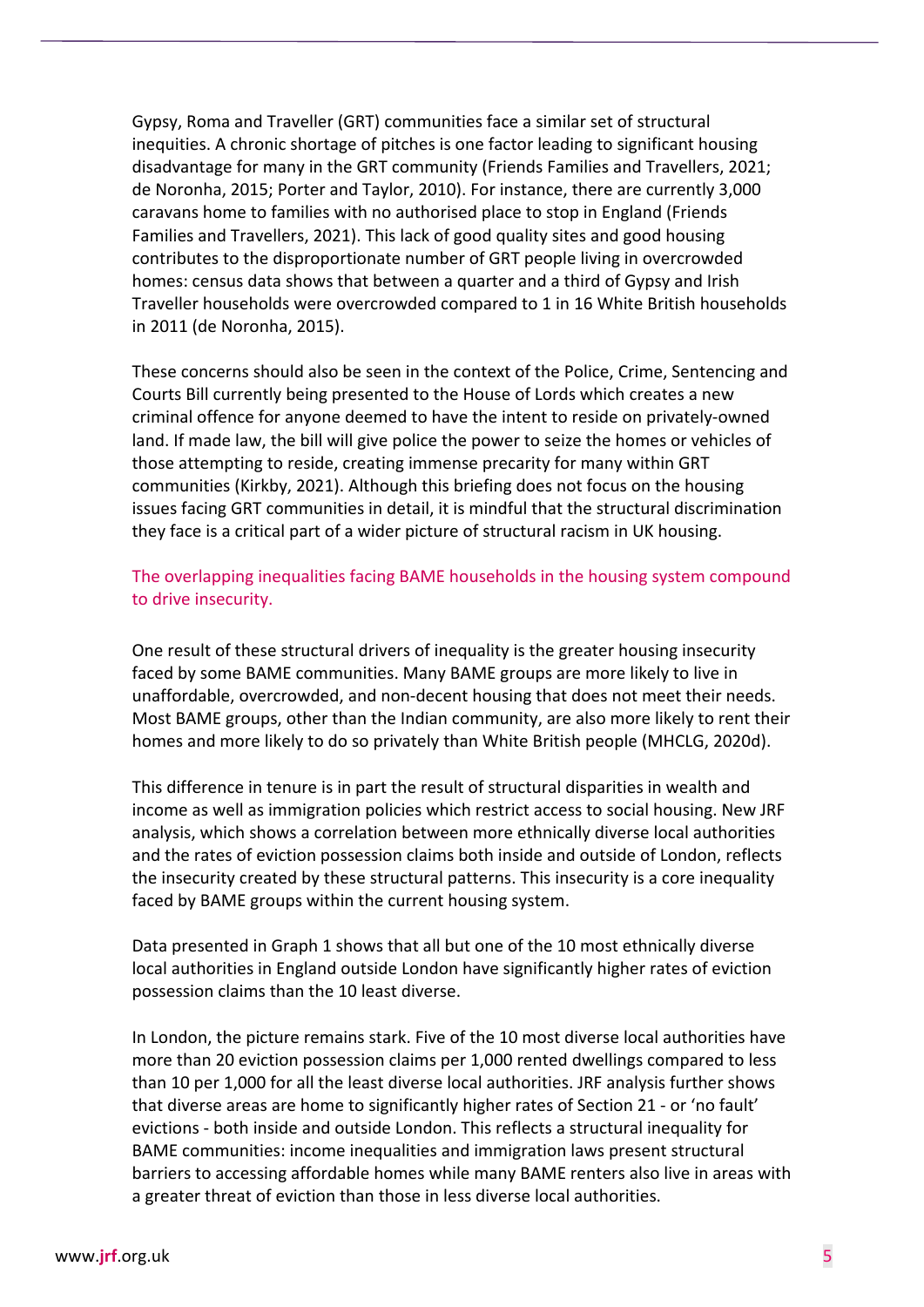

#### **Graph 1: More diverse local authorities typically had much higher rates of rental eviction possession claims than average**

Source: JRF analysis of Ministry of Justice mortgage and landlord repossession statistics 2018, ONS subnational dwelling stock by tenure estimates 2018 and Census 2011 ethnicity data.

This data contextualises the housing insecurity faced by BAME renters that has developed further during the COVID-19 pandemic. JRF polling conducted in September 2020 showed that BAME renters were disproportionately worried about paying their rent between November and January. (Baxter, Casey and Earwaker 2020). The polling showed that pre-pandemic, BAME adults were notably more worried about being able to pay their rent in the coming three months than white households. The proportion of households who were worried grew for both white and BAME households throughout the pandemic, but this unequal distribution continued. In fact, in September – after months of lockdowns and their economic impacts – the proportion of white households worried about paying their rent was comparable to the proportion of BAME households worried about meeting their rent prior to the pandemic (Ibid.), demonstrating that while we all faced the same storm our starting points were considerably different.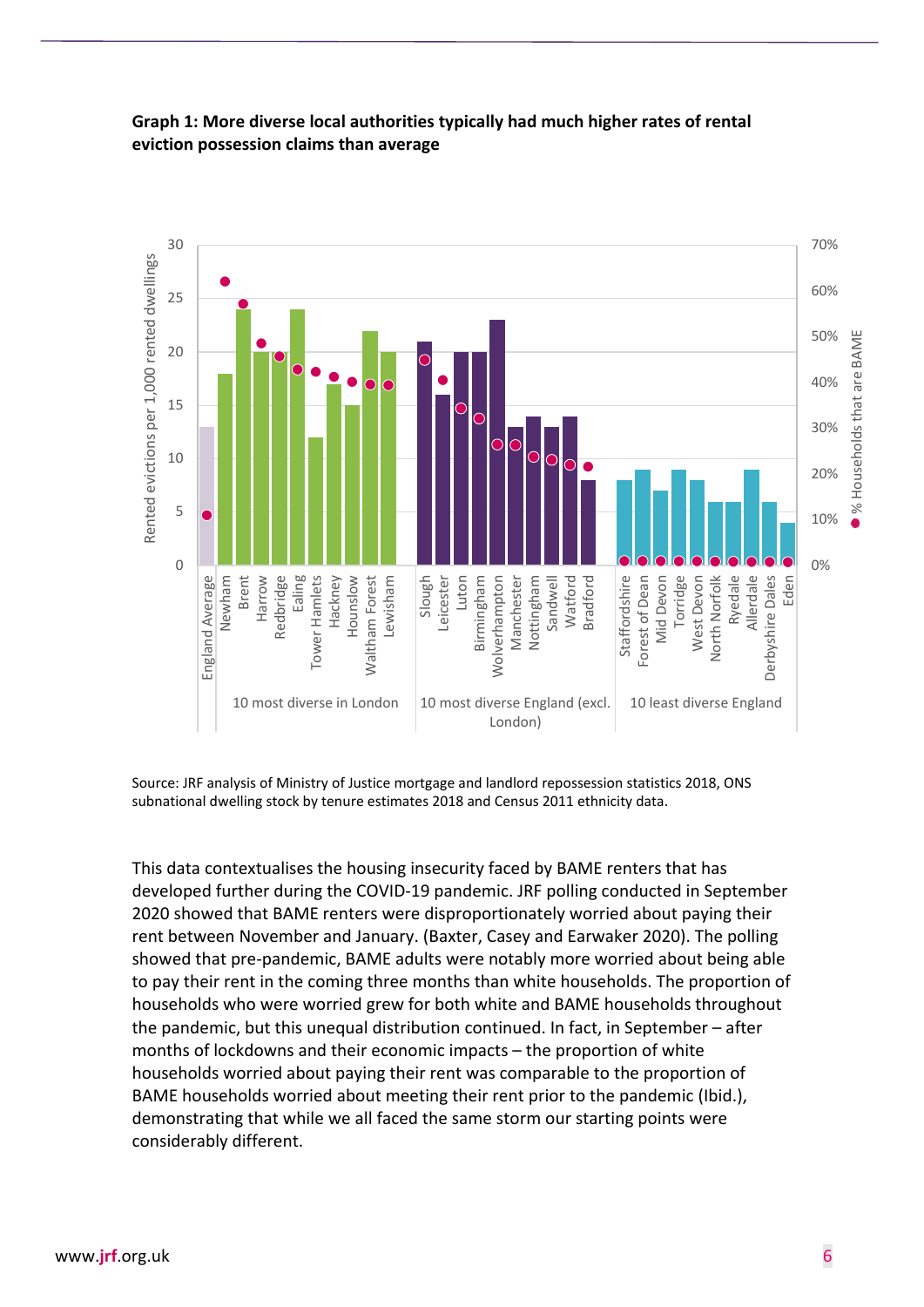#### The COVID-19 pandemic has shone a spotlight on the housing inequalities facing BAME households

The COVID-19 pandemic has brought these inequalities to greater public attention. Not only do BAME communities live in areas with higher rates of evictions, but during the pandemic, some BAME communities have faced disproportionate death rates in part due to their housing conditions. Evidence has shown that BAME groups, especially the Black and South Asian communities, face 'cumulative risks' which have resulted in higher rates of mortality from COVID-19. These risks include disproportionately living in overcrowded homes and working in higher-risk occupations (Marmot et al, 2020).

Local authorities with the highest rates of overcrowding in the country—also some of the most ethnically diverse—such as Newham, Tower Hamlets and Brent have recorded some of the highest rates of COVID-19 infections (Calcea, 2021). Overcrowding prevents people from being able to fully self-isolate and may even affect the severity of illness from COVID-19 as 'close proximity between people can lead to higher viral load' (Marmot et al, 2020; 28). That higher rates of overcrowding among some BAME communities, driven by issues of poverty and affordability, are one factor in higher death rates during the pandemic is an egregious inequality.

All of this points to the significant impacts that these inequalities have on BAME households and highlights the urgent need to understand and combat them. Doing so will require close attention to the drivers of these inequalities in the labour market, the design of the social security system, and in the immigration system which excludes a disproportionate number of BAME people from social housing. In addition, social security is contributing to problems with housing affordability, overcrowding, poverty and destitution, while also fostering direct discrimination, including from landlords.

These factors will first be set in historical context, before being considered in turn in the following sections.

## **The history of structural racism in housing**

Present inequality in housing is built on a long history of structural discrimination. In the decades following the Second World War, many thousands of British colonial subjects and Commonwealth citizens moved to the UK. While such groups were initially encouraged to move to Britain as subjects and citizens, through the 1960s the Government restricted access to British citizenship for new arrivals. During this period, both more recent BAME migrants and long-term BAME residents consistently faced limited access to quality, affordable homes. This restricted access laid the foundations for racial inequalities in housing today.

Despite their rights as citizens, many BAME post-war migrants were greeted with structural and direct discrimination upon arrival in the UK. For instance, 'when Black citizens sought to claim social housing, they were met with officers who tended to judge their standard of civilization as inadequate to the task of caring for properties' in ways that were based in racist assumptions (Shilliam, 2018; 92). Housing departments in some local authorities continued to judge Black and South Asian tenants on their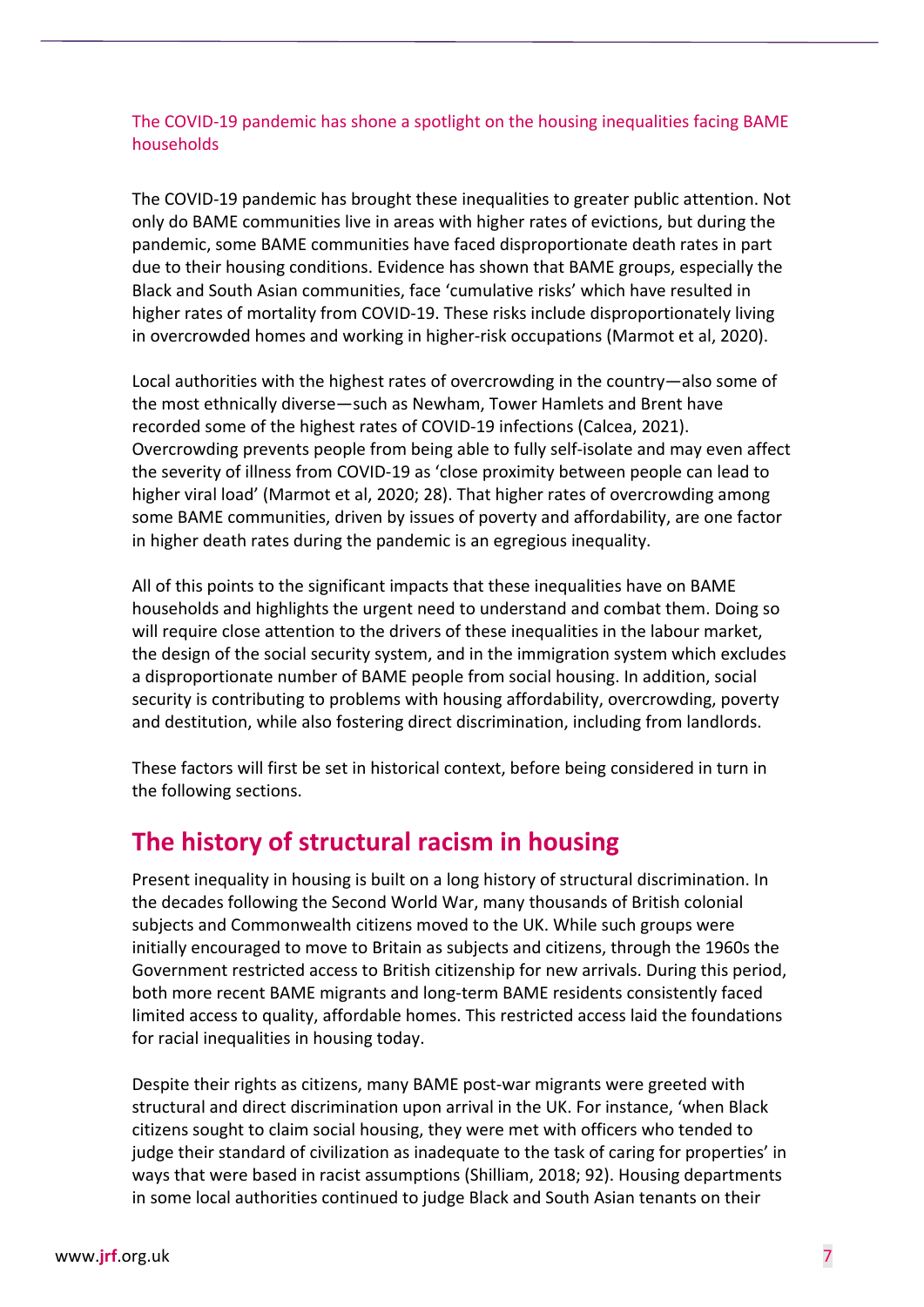'housekeeping standards' until the late 1970s, consistently allocating them lowerquality homes as a result (Henderson and Karn, 1984).

The practices of local authorities drove structural discrimination which shaped the estates and areas that lower-income BAME groups could move to. In 1969 for example, the Birmingham Housing Department introduced a dispersal policy which decreed that no estate could have more than one out of six properties with black tenants and that each black tenant must have six white neighbours either side. This prevented black applicants from obtaining housing in estates in which quotas were 'filled', limiting the access they had to decent quality housing (Henderson and Karn, 1984).

Despite the removal of the dispersal policy in Birmingham in 1975 and the extension of Race Relations legislation to housing in 1976, structural discrimination continued. In early 1980s Birmingham, local authorities disproportionately excluded Black and South Asian residents from social housing and from newer and better maintained properties and estates (Henderson and Karn, 1984). This shaped the areas and forms of housing that BAME communities could live in, and for some, the areas that their descendants live in today.

Following decades of discrimination, BAME groups continued to be deemed 'undeserving' of state support with housing. In 1988, Camden and Hammersmith councils refused to provide housing for homeless migrant families, arguing that by leaving their countries they had made themselves 'intentionally homeless', out of step with rules on support at that time (Webber and Edmond-Pettit, 2018). In the same year, reforms to immigration rules through the Immigration Act 1988 made longresident Commonwealth citizens and their families subject to the 'no recourse to public funds' rule (Ibid.).

The way social housing has been, and continues to be, allocated has contributed to the concentration of BAME groups in certain areas, and economically deprived areas in particular. Needs-based housing allocation policies which date back to the 1950s have intentionally and unintentionally promoted segregated outcomes, including through direct discrimination by housing officers choosing to place BAME people into certain areas or lower-quality accommodation (Peach 1995, Clapham and Kintrea, 1984). The introduction of Choice Based Lettings (CBL) in 2001, which allows households to bid for social housing advertised by the council, in part sought to challenge some of these issues, aiming to empower prospective tenants to choose where they wanted to live.

However, evidence shows that it has meant that people using the system, often those most in need, have ended up concentrated in the lowest-quality dwellings and in relatively more deprived neighbourhoods (van Ham et al. 2012). This is likely to be because real choice is limited. Households facing homelessness, or the threat of homelessness, or the worst housing circumstances, have limited options so must bid for a range of properties irrespective of neighbourhood (Ibid.).

'Research by van Ham et al. (2012) found that before the introduction of CBL ethnic minority households were 1.29 times more likely to be allocated housing in deprived neighbourhoods than white households, 2.63 times more likely to be allocated housing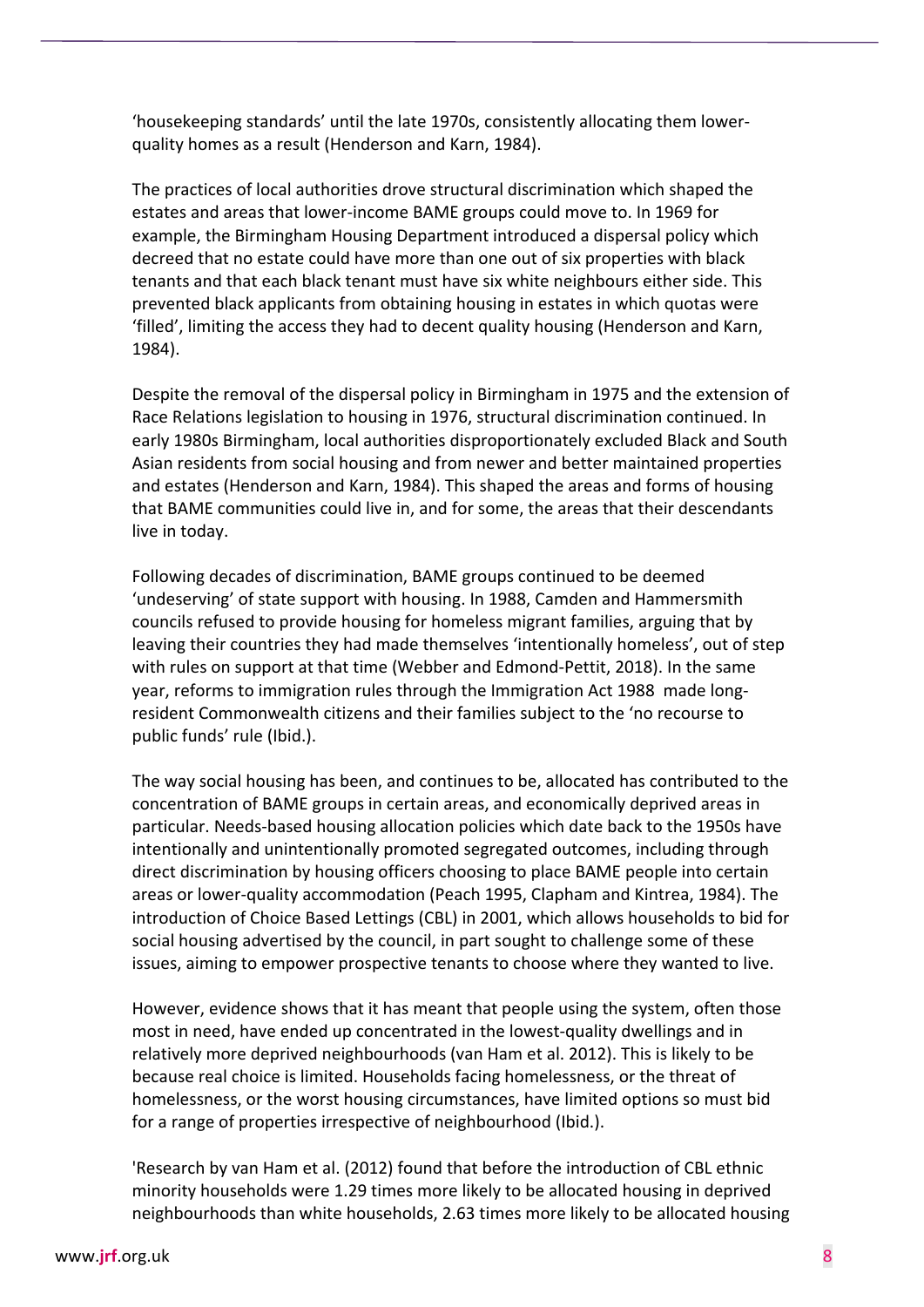in a neighbourhood with a higher proportion of ethnic minority residents, and 3.08 times more likely to be allocated housing in an area that is both economically deprived and ethnically diverse. After the introduction of CBL, this rose to 2.10 times more likely to be allocated housing in an economically deprived neighbourhood and 4.60 times more likely to be allocated housing in an area that is both economically deprived and ethnically diverse than white households. For white households, CBL did also lead to more 'sorting' of people into different areas, but to a much lesser degree. The drivers of this are complex but likely relate to the unequal distribution of those who find themselves in more severe housing need along lines of ethnicity, set against a backdrop of a scarce supply of social housing. More research into the administration of allocations systems would be valuable to unpick these drivers further.

Today, the immigration system and ongoing structural inequalities in the labour markets, social security and housing allocations drive the disparities faced by BAME groups in housing affordability and security. Yet, as shown above, these structural inequalities in housing have historic foundations. For the present descendants of Commonwealth citizens and British colonial subjects denied access to decent quality homes over decades, this is a story of continual structural discrimination since the formal end of the British empire.

## **Inequalities in housing have structural foundations**

The inequalities in our housing market are not inevitable and are the result of systems and structures which drive unequal outcomes. The unequal housing outcomes facing BAME people are understood here to be driven by:

Labour market inequalities which affect the affordability of housing for most BAME groups, especially the Black, Bangladeshi and Pakistani communities, due to lower earnings. These inequalities limit the accrual of wealth needed to move into home ownership, exposing households to the high cost of the private rented sector.

The design of the social security system which disproportionately limits the incomes of BAME households, compounds existing labour market inequalities and restricts access to affordable housing.

The immigration system which excludes a disproportionate number of BAME people from social housing and social security, contributing to problems with housing affordability, overcrowding, poverty and destitution, while also fostering direct discrimination within the housing system, including from landlords.

These issues are explored in turn in the following sections.

#### Inequalities in the labour market facing most BAME communities act as a driver of housing poverty

Many BAME groups in the UK face structural inequalities in the labour market which limit their access to secure, affordable homes. Lower average earnings for some BAME groups contribute to higher relative housing costs. Moreover, for BAME communities disproportionately working in less secure jobs and facing higher housing costs, moments of labour market instability like the coronavirus storm leave them at greater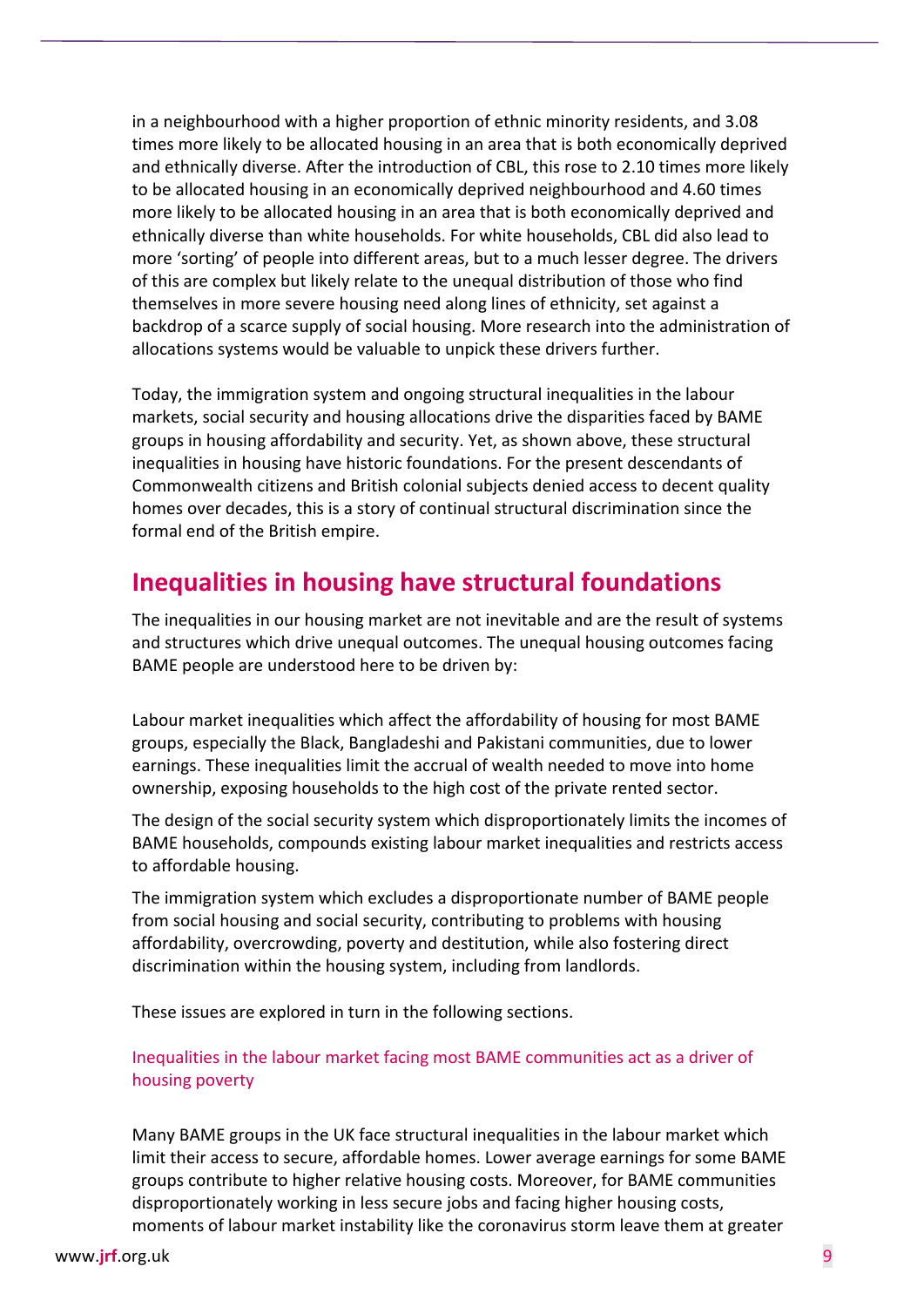risk of housing problems such as rent arrears. These structural problems also make it harder for most BAME groups to access owner-occupation, leaving the Pakistani, Bangladeshi and Black community disproportionately living in the private rented sector.

Structural inequalities in incomes from work affect the Bangladeshi, Pakistani and Black communities most sharply. Just under 1 in 5 Bangladeshi workers and over 1 in 10 Pakistani workers are paid below the national minimum wage compared to 3 in 100 white workers (Khan, 2020). The average hourly pay of a White British person (£12.49) is higher than that of a Black African (£11.50) and a Bangladeshi person (£10.58) (JRF, 2021). The Bangladeshi, Black African and Pakistani communities further face persistently higher rates of unemployment than White British people, and the Bangladeshi community is disproportionately in part-time work (Catney and Sabater, 2015; Cabinet Office, 2018). These inequalities in the labour market limit incomes which affect the access minority ethnic communities have to affordable homes.

Some BAME groups are also concentrated in precarious professions with less stability and contract security (Catney and Sabater, 2015). These occupations are predominantly within sectors that have been hit hard by the pandemic: for instance almost 1 in 3 Bangladeshi men work as chefs or waiters compared to 1 in 100 White British men (Khan, 2020). This means that some BAME groups work in occupations and sectors more prone to labour market instability which, when living in unaffordable housing, creates the risk of housing issues such as rent arrears.

Although inequalities in the labour markets lead to worse housing outcomes for most BAME groups, this is not the case for the Indian community when analysed as a whole (therefore the analysis below focuses on BAME people excluding that group). The Indian community disproportionately lives in owner-occupied housing, a more affordable tenure, and receives higher hourly pay than other minority ethnic groups (MHCLG, 2020e; Cabinet Office, 2018).

Most BAME adults, however, are more likely to work for lower pay in sectors with less contract security and face more unaffordable housing costs. JRF analysis shows that more than a quarter of BAME working adults spend over a third of their income on housing compared to just over 1 in 10 white workers. BAME workers in sectors with more precarious work and lower-paid occupations - in which redundancies have been concentrated during the pandemic - are even less likely to have access to affordable homes.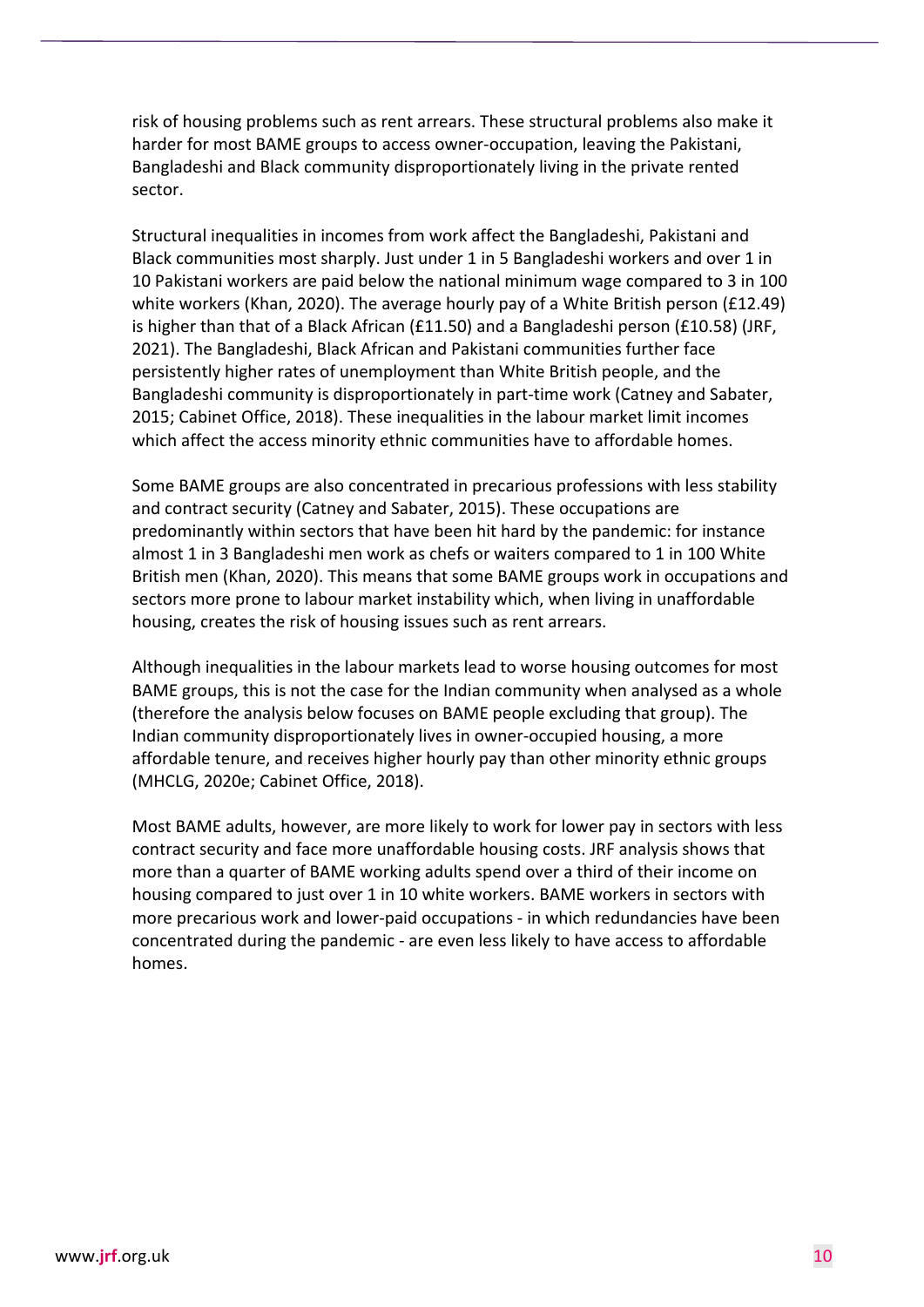

#### **Graph 2: BAME working adults (excluding Indian) across all sectors disproportionately live in unaffordable accommodation**

Source: Family Resources Survey

Note: figures presented are five-year averages for the UK excluding London from 2014/15 to 2018/19.

The effect of this inequality in the labour market is that many BAME groups, especially the Black, Pakistani and Bangladeshi communities, are left spending a higher proportion of their incomes on housing. As Graph 2 shows, across all sectors BAME working-age adults live in more unaffordable housing. In the three industries facing 70% of all job losses from COVID-19 - accommodation and food, wholesale and retail and manufacturing (Trades Union Congress, 2021) - a higher proportion of BAME workers live in unaffordable housing.

Although a significant number of BAME people live in London, this is not just a story of higher housing costs in the capital. As Graph 3 demonstrates, the same pattern occurs across the UK outside of London where 2 in 10 BAME working adults live in unaffordable accommodation compared to just over 1 in 10 white working adults. This pattern is repeated across more precarious and lower-paid sectors. Lower incomes driven by inequality in the labour market - restrict BAME communities' access to decent and affordable homes.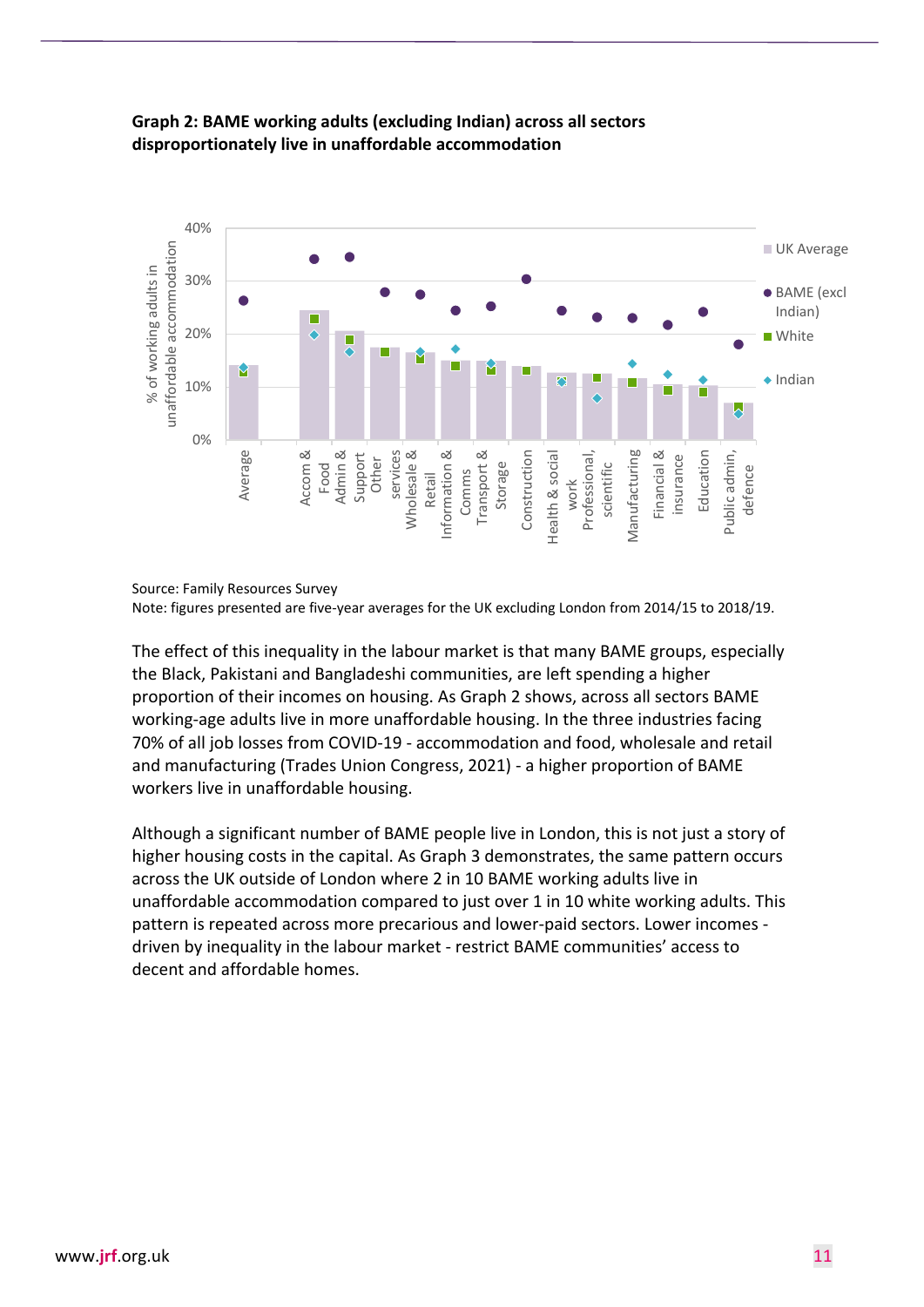

#### **Graph 3: This is not just a London effect, with the same trend seen for BAME workers (excluding Indian) across all sectors outside of London**

Source: Family Resources Survey Note: figures presented are five-year averages for the UK excluding London from 2014/15 to 2018/19.

This housing inequality is set to worsen. Between the third quarter of 2019 and the third quarter of 2020, the number of BAME workers in employment fell by 5.3% compared to a fall of just 0.2% for white workers (Trades Union Congress [TUC], 2021). In the accommodation and food sector the number of BAME workers has fallen further still – by almost a quarter (Ibid., 2021). For the third of BAME workers in accommodation and food living in unaffordable housing, the effects of this labour market instability will be even more profound.

BAME workers in the lowest-paid occupations are far more likely to face unaffordable housing costs than white workers in the same occupations or white workers on average. Graph 4 shows that while disparities in housing affordability exist between BAME and white workers in all occupations, they are sharpest between the average white worker and the lowest-paid BAME workers.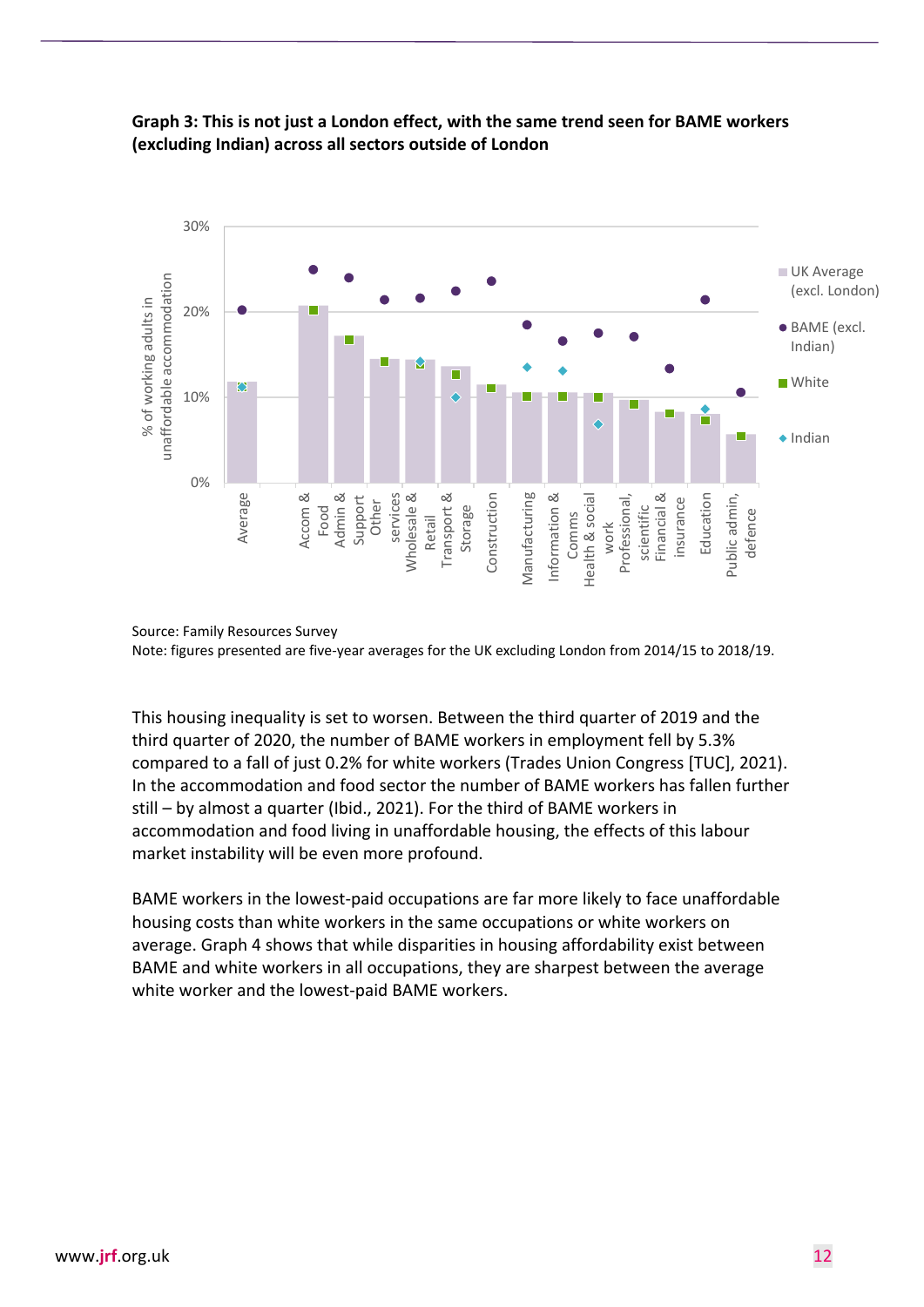

#### **Graph 4: BAME workers (excluding Indian) in lowest-paid occupations are more likely to face unaffordable housing costs**

Source: Family Resources Survey.

Note: figures presented are five-year averages for the UK from 2014/15 to 2018/19.

The interaction between disproportionately lower wages and housing costs is important in understanding the higher rates of housing unaffordability faced by BAME households. Lower wages will cause higher unaffordability as the proportion of a household's income spent on rent or mortgage payments will be higher. At the same time, tenure patterns are not equal and in part driven by these income inequalities and the ability of households to access lower-cost tenures, such as owner occupation.

Pakistani, Black Caribbean, Black African and Bangladeshi households on average have significantly lower wealth and assets than White British households (Khan, 2020). While this itself reflects differences in tenure, it also demonstrates the lower levels of savings and intergenerational wealth among many BAME groups that makes it harder to access homeownership. These income and wealth inequalities overlap to restrict access for these communities to owner occupation. With social housing supply limited, this leads to minority ethnic groups disproportionately living in the relatively more expensive private rented sector tenure.

While 68% of White British households own their homes, this is true for only 20% of Black African, 40% of Black Caribbean, 46% of Bangladeshi and 58% of Pakistani households (MHCLG, 2020d).

Conversely, only 16% of White British households rent privately, 29% of Pakistani, 21% of Bangladeshi, 36% of Black African, 36% of Black other and 20% of Black Caribbean households rent their homes in the private rented sector (MHCLG, 2020c).

These differences in tenure, driven by structural inequalities in the labour market, have a powerful effect: they mean that many BAME groups disproportionately live in the private rented sector with less access to affordable homes and less housing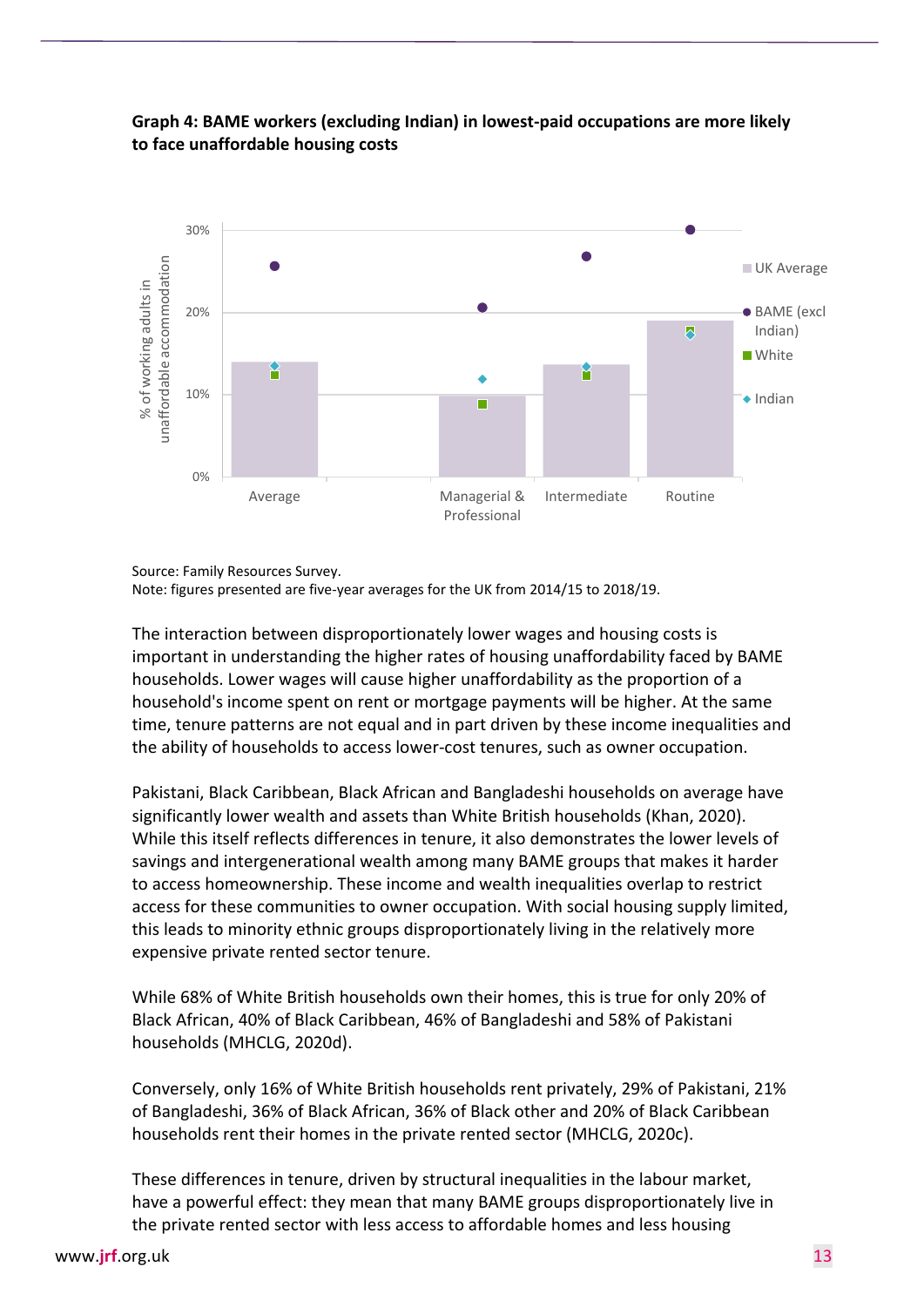security overall. The interaction between high housing costs and relatively lower wages are a key part of the housing affordability issues facing many BAME groups.

#### The design of the social security system compounds income inequalities and restricts the ability of households to meet their housing costs

Many BAME groups are more likely to be in receipt of social security than White British people. There are several factors which drive differences between claimant rates across groups. In part, these differences are driven by the income inequalities in the labour market set out in the previous section, however some elements of the social security system have further disproportionate impacts on the incomes of BAME households, compounding existing inequalities. At the same time, other factors such as differing rates of some types of family composition and average family size between ethnic groups has an impact on claimant rates (ONS, 2020).

While only 16% of white families claim income-related social security, 28% of Black families and 21% of mixed families access the income-related social security system (Department for Work and Pensions, 2020). Although government figures show that the same proportion of 'Asian' households claim income-related social security as white households, the failure to release more detailed figures likely obscures differences between Pakistani and Bangladeshi groups on one hand, and white and Indian households on the other (Department for Work and Pensions, 2020).

JRF analysis shows that social security policies like the benefit cap compound income inequalities in the labour markets and disproportionately affect BAME families. The benefit cap leads to shortfalls in income for some BAME families leading to housing insecurity and increasing the risk of housing affordability problems such as arrears.

The benefit cap limits household income from social security to £20,000 per year outside London for couples and single parents living with children, and £23,000 per year inside London, with some exceptions. Families affected by the cap - a disproportionate number of whom are BAME - are limited in their ability to meet housing costs. This can lead to problems with housing affordability and security, such as rent arrears, which have worsened since the start of the pandemic.

In designing the benefit cap in 2012, the Department for Work and Pensions (DWP) did not include any analysis of the potential effects on BAME communities (DWP, 2012). While assessing the impact of lowering the cap in 2016 however, the DWP noted the disproportionate effects of the cap on BAME groups but continued to widen the number of those affected by the policy by reducing the cap in November 2016 (DWP, 2016).

New JRF data demonstrates the disproportionate effects of the benefit cap on the incomes of BAME families with recourse to public funds. Given the number of households affected by the benefit cap doubled as the pandemic hit from February 2020 to August 2020 (Child Poverty Action Group, 2020a) the effects of the cap may have contributed to many BAME renters facing shortfalls in incomes during the pandemic and failing to cover housing costs.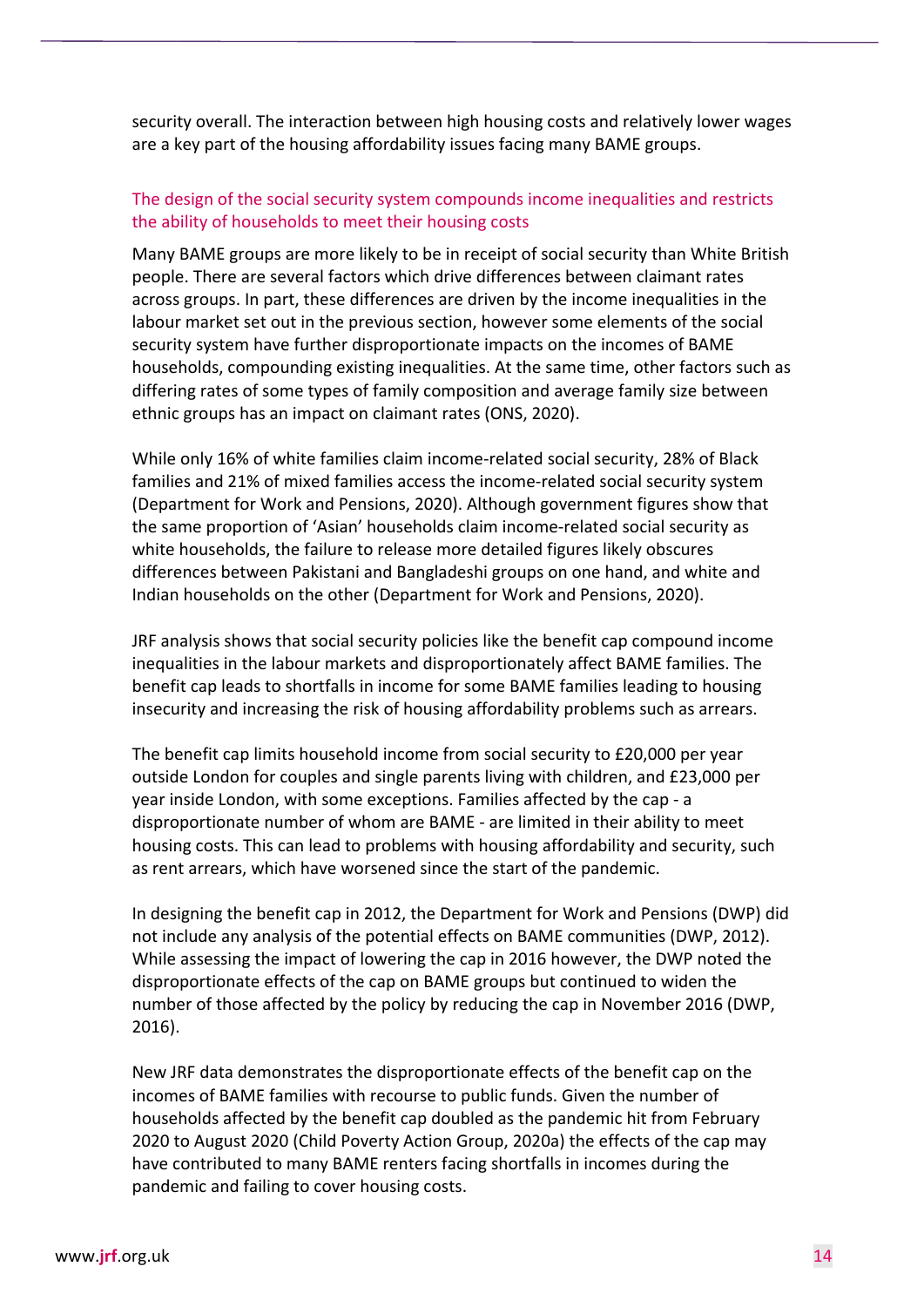

**Graph 5: The benefit cap has a disproportionate impact on BAME families**

JRF analysis estimates that 8 in 20 households affected by the benefit cap in England are BAME even though BAME households represent only 3 in every 20 of the total population. In certain regions, particularly the West Midlands, Yorkshire and Humber and London, the cap has a disproportionate impact on larger BAME families. This is true in general - larger families are disproportionately affected by the cap - but it affects some minority ethnic groups with larger average family sizes more sharply. While some ethnic groups are more likely to claim social security than White British households, the outsized impact of the cap furthers this disparity due to its effects on larger families, households with lower incomes and those living in higher cost areas.

While the number of people affected by the benefit cap has doubled during the pandemic so far, JRF analysis finds that the disproportionate impact the cap has on BAME families has held constant. This could be the result of the rapid increases in unemployment rates faced by BAME communities - most sharply by BAME women (TUC, 2021). By restricting the social security entitlements available, the benefit cap may have exacerbated the impact of labour market inequalities on some BAME households.

There are close links between households being capped and their ability to meet their housing costs. In 2018, analysis showed that the average gap between rent and housing benefit for families affected by the cap for more than six months was £3,750 per year (Savage, 2018). Analysis from Shelter found that the benefit cap directly undermined the increase in Local Housing Allowance introduced by the Government between April 2020 and March 2021 in response to the pandemic (Pennington, 2020).

Source: JRF analysis of DWP Stat Xplore data and Family Resources Survey 2014/19.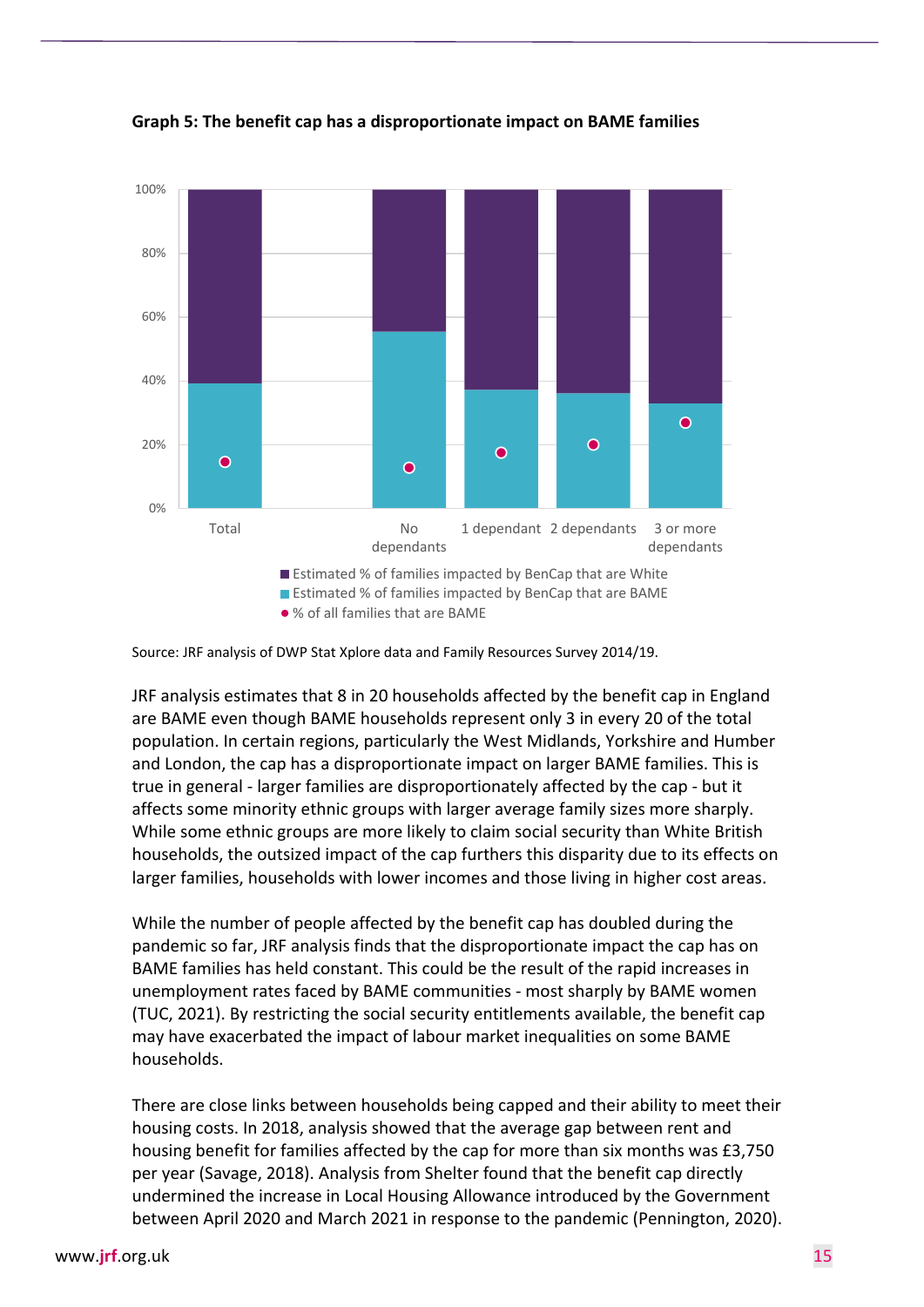As housing entitlements increase, households are pushed over the cap, limiting the overall incomes they have available.

The introduction of the benefit cap in 2012 represented a shift in the intentions of social security policy away from a system designed at a basic level to meet a degree of need, towards one where family size and the support on offer may not be linked, with the intent to drive claimants towards work (DWP, 2016; 2-3). This has severe effects on whether households can meet their housing costs and left them at greater risk of being swept into poverty.

The shortfall in rent created by the cap is likely to leave the BAME renters affected at risk of accruing arrears and, now that restrictions on bailiff action have ended, losing their homes.

#### Immigration legislation is driving poverty and destitution, leading to severe housing affordability issues for BAME groups

Recent migrants in nearly all ethnic groups have historically faced greater housing disadvantage than people living in the UK for long periods (Lukes, de Noronha and Finney, 2019). Immigration legislation - such as No Recourse to Public Funds and Right to Rent which are discussed below - has produced housing inequalities for groups that are disproportionately BAME. In the case of Right to Rent policy, the effects have been felt by both BAME migrants and those with settled status. For this reason, 'race' and migration cannot be disassociated in understanding housing experiences or practices (Ibid., 2019; 3201).

The experience of migrants in the UK over the past decade has been dominated by the 'hostile environment' policy, more recently rebranded by Government as the 'compliant environment' policy. This has been summarised by the House of Commons Home Affairs Committee (2018) as a range of measures 'designed to make life difficult for individuals without permission to remain in the UK', noting that:

'The aim of the policy is to deter people without permission from entering the UK and to encourage those already here to leave voluntarily. It includes measures to limit access to work, housing, healthcare, and bank accounts, revoke driving licences and to reduce and restrict rights of appeal against Home Office decisions.'

Many of these proposals were introduced in the Immigration Act 2014, and subsequently tightened, or expanded in the Immigration Act 2016 (Ibid.). Motivated by a stated intent to deter immigration by undocumented people (House of Commons Home Affairs Committee, 2018), several reports have found these reforms to drive destitution, homelessness and poverty-by-design (House of Commons Home Affairs Committee, 2018; Taylor, 2018; Qureshi, 2020; Fitzpatrick et al, 2020a).

It simply cannot be right that destitution and severe hardship are ever used in pursuit of policy goals.

What is more, the design and management of 'hostile environment' policies have been felt even more widely than the group they seek to target. There are a number of reasons for this: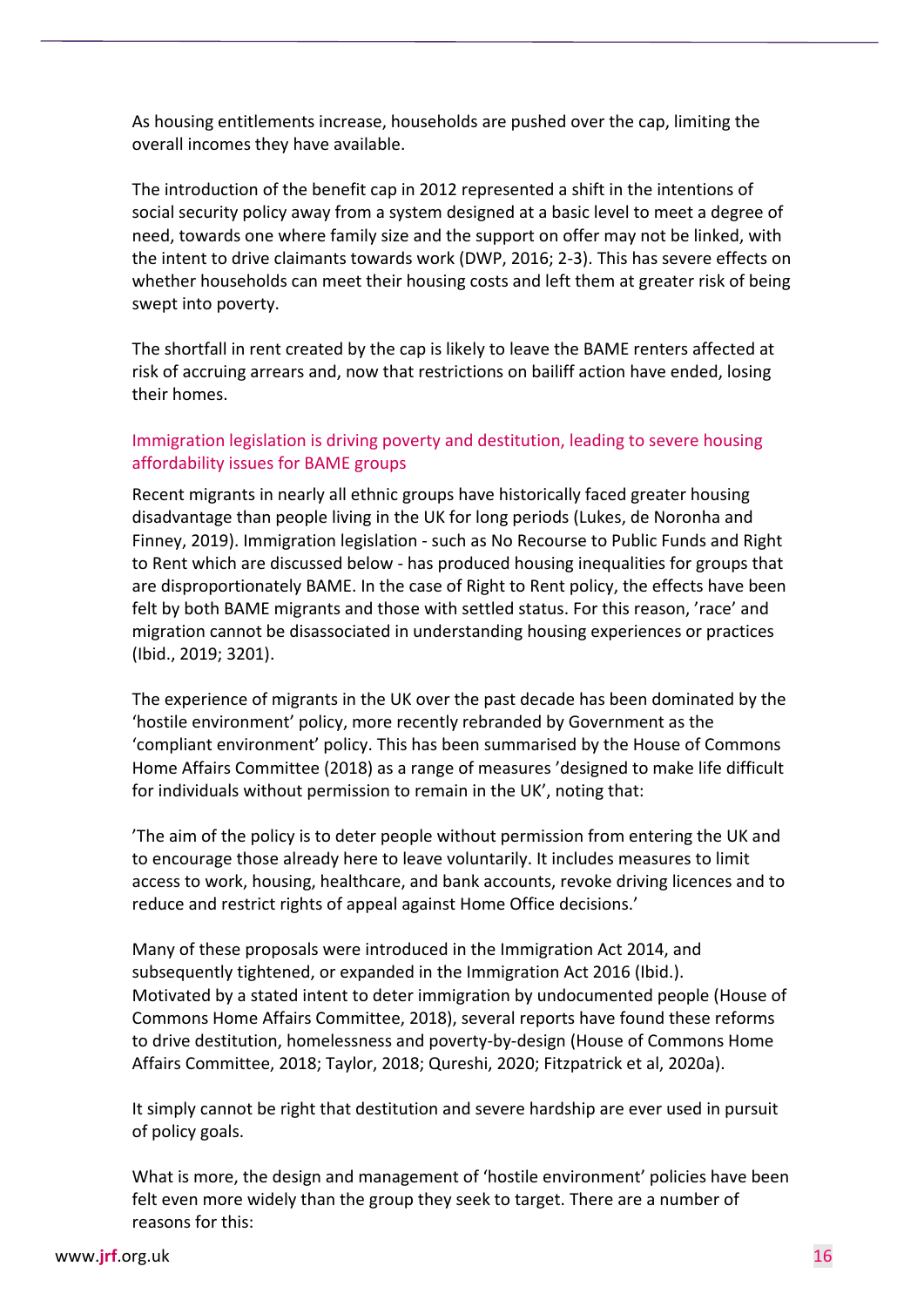- Errors in the application system and in the recording of data which can wrongly characterise people as not having valid leave to remain when they do - most notably seen in the Windrush Scandal.
- Devolving responsibilities for immigration enforcement to individuals, employers and landlords has led to practices by those organisations which have been found to be directly and indirectly discriminatory – as with Right to Rent (discussed below).
- The policies are designed to affect groups with a wide range of migration statuses. For instance, the NRPF policy applies to people holding a range of visas, not just those without leave to be in the UK (House of Commons Home Affairs Committee, 2018; Taylor, 2018; Qureshi, 2020; Fitzpatrick et al. 2020a).

Migration policy plays a significant role in creating destitution, hardship and poverty for predominantly BAME groups, only some of whom are even migrants to the UK (Qureshi, 2020). The functioning of the migration system is key in understanding the housing experiences of many BAME people with varied migration statuses. We do not address here wider issues relating to the impact of the 'hostile' or 'compliant environment' policy or other aspects of migration policy, but look specifically at two key elements driving housing issues for BAME groups - NRPF and the Right to Rent.

#### No Recourse to Public Funds locks households out of social housing and key forms of housing support

No Recourse to Public Funds (NRPF) is a policy that denies most people with temporary leave to remain in the UK access to social housing and the social security system. People who are subject to NRPF, most of them from BAME groups, cannot access housing benefit, Universal Credit, and child benefit. This leaves them at greater risk of being swept into poverty, destitution, and at a higher risk of facing severe housing issues.

NRPF was introduced in the 1971 Immigration Act. The act was designed to bar specifically BAME Commonwealth migrants and former colonial subjects from accessing the UK and the NRPF condition was designed to prevent those who did migrate to the UK from accessing the welfare state (Paul, 1997).

While Commonwealth citizens and colonial subjects were encouraged to come to Britain to work in public services after the Second World War, government fears about the immigration of BAME colonial subjects in the 1960s led to new restrictions on immigration for Commonwealth citizens who did not have parents or grandparents born in the UK (Ibid., 1997). This legislation was originally designed to maintain access to the UK for Commonwealth citizens from white-majority countries - more of whom had ancestors born in Britain - and bar recent BAME migrants, among others, from access to public services.

More recently, NRPF has been expanded and in 2012 the Government extended the NRPF condition to people seeking leave to remain with close family connections in the UK (Dexter, Capron and Gregg, 2016; Zocchi, 2021). In its current form, NRPF affects an estimated 1.4 million people including 175,000 children (Citizens Advice, 2020; Zocchi, 2021), a number roughly equivalent to the population of Birmingham (Elledge, 2021).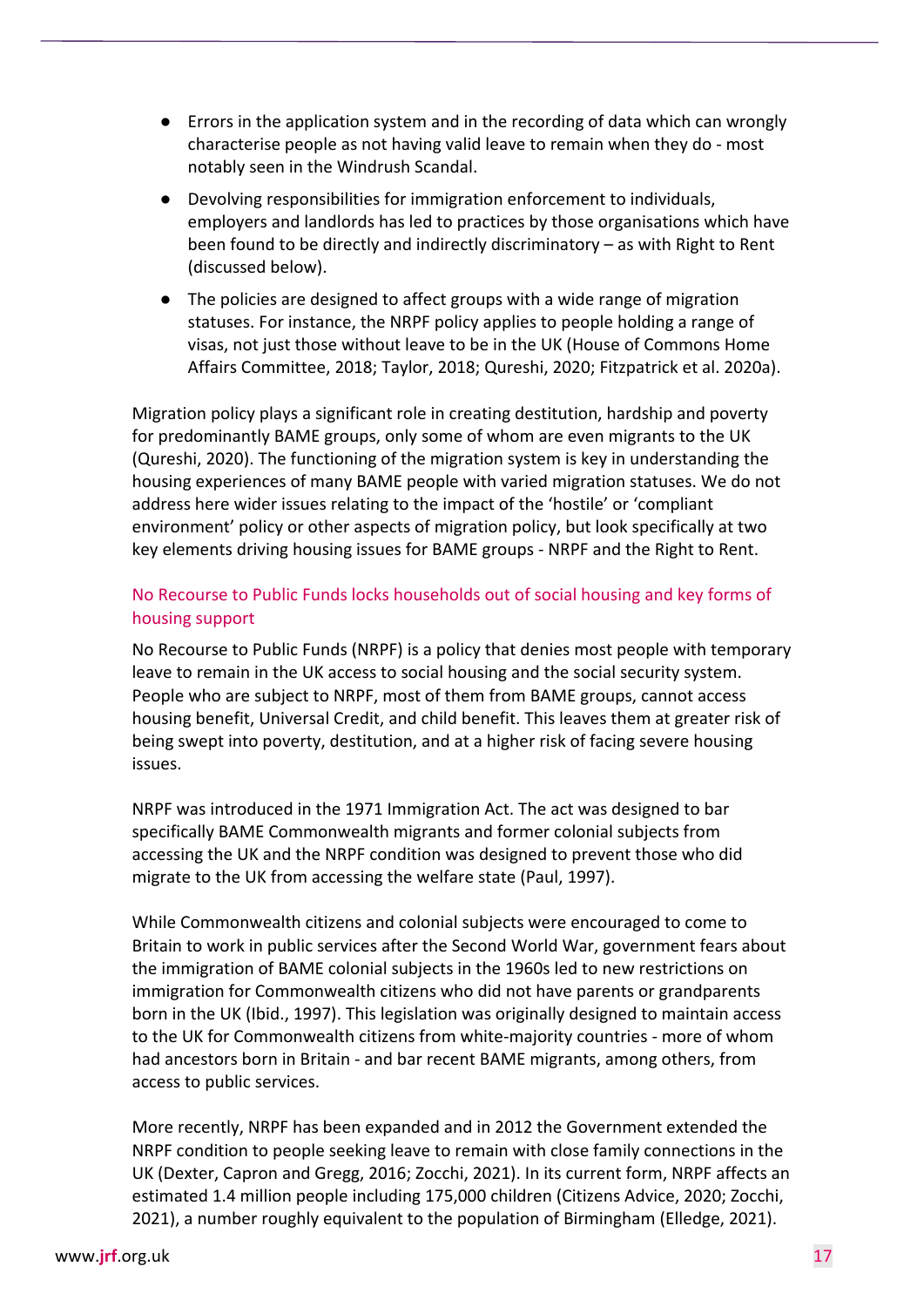Although the Home Office does not collect data on the ethnicities of those affected, court submissions show that 80% of the migrants subject to NRPF are 'Asian or African' (Unity Project, 2021).

#### **Who is subject to NRPF?**

The NRPF policy covers the following categories of non-European Economic Area (EEA) national (Gower, 2020):

- People whose immigration permission is subject to a No Recourse to Public Funds condition (this applies to most temporary visa categories, such as people with time-limited permission to remain in the UK as a worker, student or partner of a British citizen).
- People whose immigration permission is subject to a visa sponsor's maintenance undertaking.
- People who do not have a valid immigration status, including those who did have status but it has since lapsed. This could be because of difficulties in renewing or barriers to doing so, including the cost of the process.

Broadly speaking, NRPF applies to most temporary non-EEA national migrants living in the UK, covering both those with a legal right to live and work in the UK and those without status (Ibid.).

Some people subject to NRPF may be working or studying in the UK temporarily before moving elsewhere, while others will ultimately gain settled status or residency. As gaining residency can take up to ten years to achieve, this may mean people work and pay taxes in the UK for a decade while subject to NRPF restrictions, before ultimately being entitled to claim public funds.

NRPF rules can also apply to the parents of children born in the UK, even where the child has British Citizenship. Since the 1981 Nationality Act removed birthright citizenship, children born to parents without settled status will have NRPF as adults despite spending all their lives in the UK (Gardner and Patel, 2021). The term 'Zambrano Carers' refers to adults from non-EEA states who need to remain resident in the UK to care for a child or dependent adult who is a British citizen, but who nonetheless, as a carer, do not have recourse to public funds (CIH, 2021).

NRPF leaves these disproportionately BAME groups facing higher poverty rates than both most other BAME adults and white adults. JRF analysis (see appendix for detail on methods) shows that 45% of BAME working-age adults likely subject to NRPF are in poverty, compared to 36% of all BAME adults, and 19% of white adults.

It also finds that nearly 4 in 10 BAME workers whose characteristics mean they are likely subject to NRPF spend more than a third of their income on housing compared to just over 1 in 10 white workers (see appendix for detail of this NRPF estimate). For BAME workers likely subject to NRPF in retail, over half live in unaffordable housing.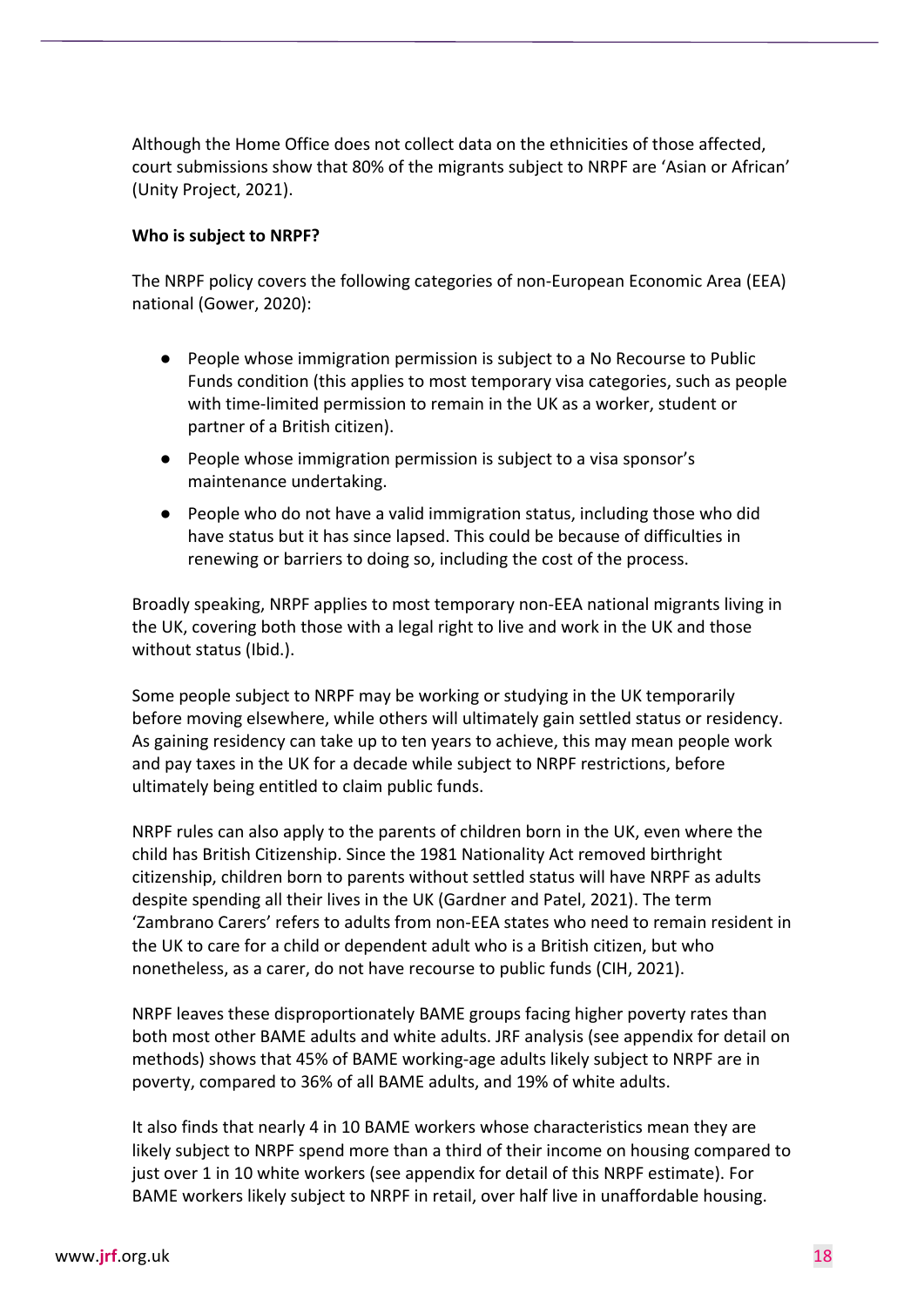

#### **Graph 6: Nearly 4 in 10 BAME workers who are likely to be subject to No Recourse to Public Funds spend more than a third of income on housing costs**

Source: Family Resources Survey.

Note: figures presented are five-year averages for the UK from 2014/15 to 2018/19, figures have been suppressed where observation numbers were insufficient.

Likely-NRPF BAME is a subset of both BAME (excluding Indian) and Indian.

This data demonstrates the precarity faced by many BAME people without recourse to public funds. With disproportionately high housing costs and no access to social security, people subject to NRPF face rent arrears and potential destitution if they lose work (Fitzpatrick et al., 2020a).



#### **Graph 7: 6 in 10 BAME workers likely to be subject to NRPF in lowest-paid occupations in London are living in unaffordable accommodation**

Source: Family Resources Survey.

Note: figures presented are five-year averages for London from 2014/15 to 2018/19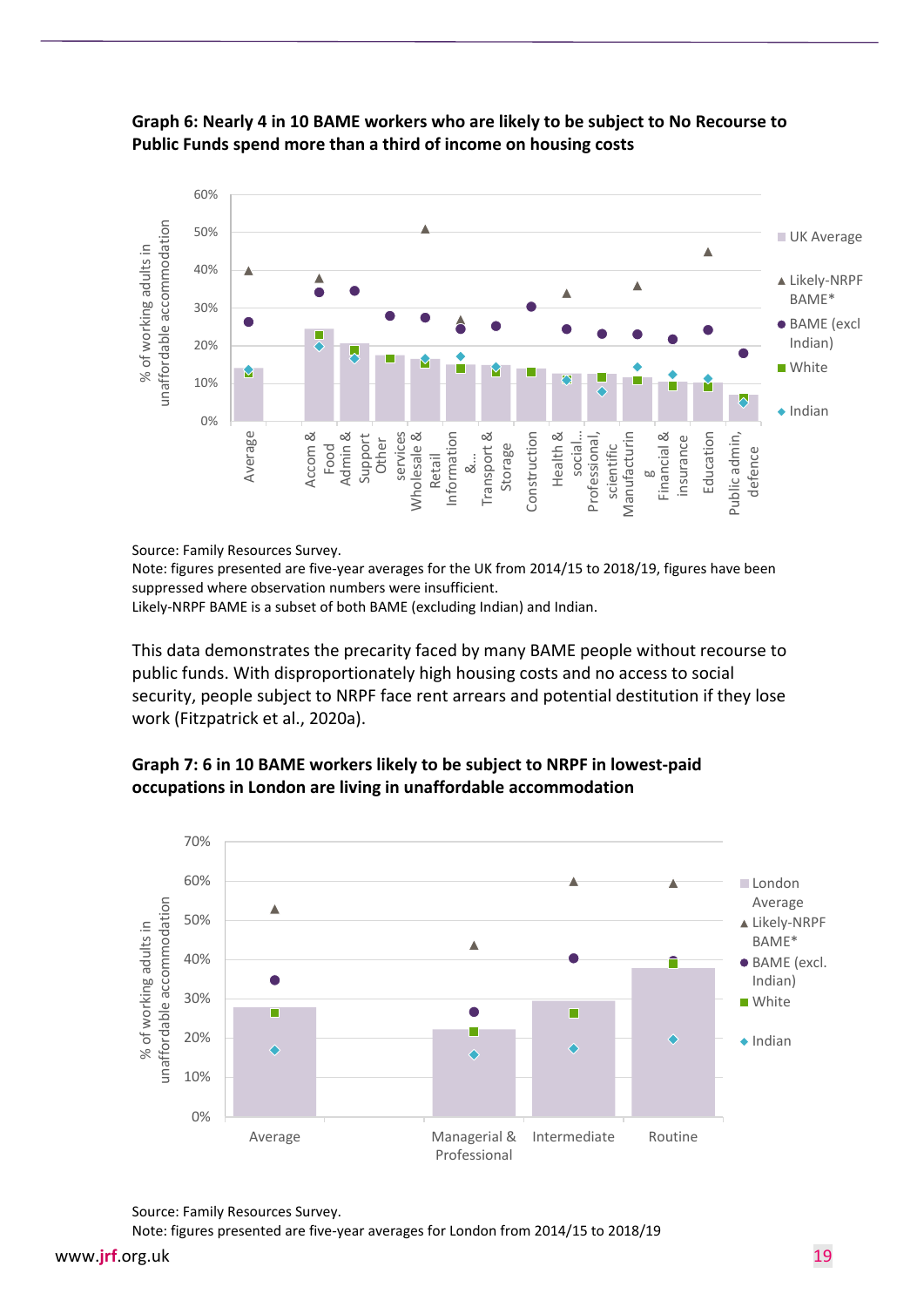Likely-NRPF BAME is a subset of both BAME (excluding Indian) and Indian.

Low pay interacts with high housing costs for those with NRPF: 6 in 10 BAME workers employed in lower-paid occupations in London and likely subject to NRPF are living in unaffordable housing (see: Graph 7). This is compared to 4 in 10 white workers in routine occupations, and 2 in 10 white workers on average in London.

This is an issue experienced across the country, with more than a third of BAME workers outside London who are likely subject to NRPF living in unaffordable housing. This is compared to 1 in 10 white workers outside London.

Workers with NRPF in unaffordable housing are also often left living in overcrowded conditions. The COVID-19 pandemic has demonstrated the severe effect that overcrowded housing has on health. More than half of respondents with NRPF to a survey of migrants during COVID-19 said that it would be impossible to isolate safely in their home (Gardner, 2021). This reflects a key driver of the link between overcrowding and greater risk from COVID-19 for some BAME communities.

As well as driving severe housing issues, NRPF is also a driver of destitution, the most extreme form of poverty. People facing destitution are those 'who cannot afford to buy the absolute essentials that we all need to eat, stay warm and dry, and keep clean' (Fitzpatrick et al., 2020a; 5). More than 2.4 million people were destitute at some point in 2019, 28% of whom were born outside the UK. As noted in JRF's recent research on destitution, migrants were one of the groups in which destitution rose sharply between 2017 and 2019 and were 'seriously disadvantaged with regard to accessing both cash and in-kind forms of support' (Ibid., 2020; 58). This reflects the effect that NRPF has for many migrants; by barring access to most state support it drives destitution.

Migrants subject to NRPF may have access to limited support from local authorities. However, most of this support, under Section 17 of the Children's Act, only applies to the children of destitute migrants and is difficult to access even for these migrant families. In 2015, only 38% of families who applied for Section 17 support received any (Dexter et al, 2016). Moreover, children who do receive support are often still left in overcrowded conditions: 94% of children responding to a survey about living with Section 17 support said they did not have enough space or privacy (Project 17, 2019). In a survey of people with children seeking to change their NRPF conditions prior to the pandemic, nearly 6 in 10 respondents reported living in one bedroom while also being in rent arrears, and more than 8 in 10 respondents had already fallen behind with rent payments (Wooley, 2019).

The NRPF provisions also interact with other restrictions. Asylum seekers, who also face strict limitations on their ability to engage in paid work, are a further group subject to NRPF that has faced severe housing issues during the coronavirus storm. In September 2020, the Government placed 400 asylum seekers in the Napier barracks in Kent (Bulman, 2021). Nearly 200 of the people housed in the barracks have tested positive for COVID-19 (Ibid, 2021). This is supported by a damning report from the Independent Chief Inspector of Borders and Immigration (ICIBI) and Her Majesty's Inspectorate of Prisons (HMIP) which found poor conditions and management (ICIBI and HMIP, 2021).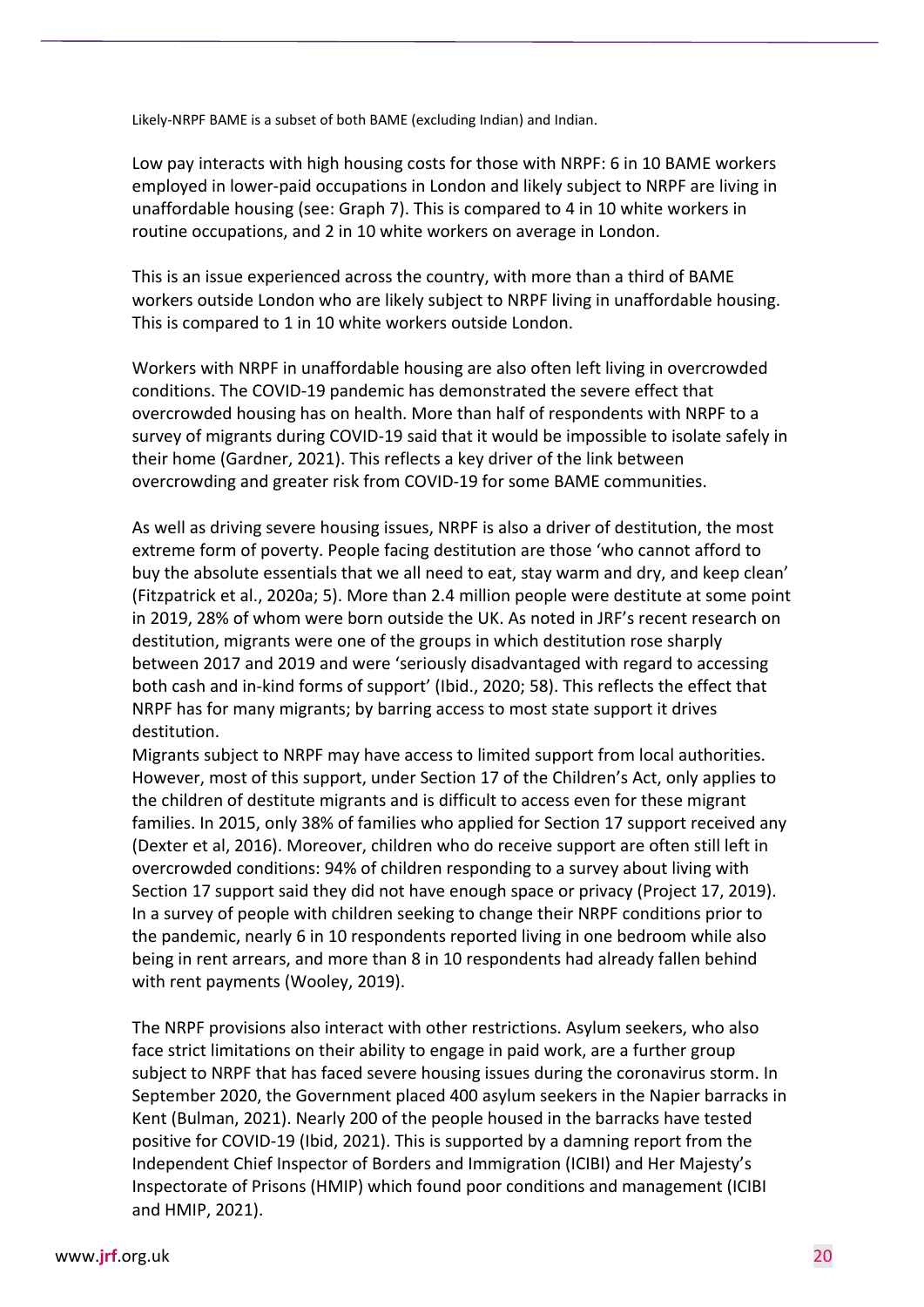Barracks are just one part of a wider, inadequate estate of housing for asylum seekers. Recent data from the Home Office shows that over 12,000 people (almost a fifth of all supported people seeking asylum) are currently living in hotels and other large fullboard facilities (Home Office, 2021). This is 3.5 times more people than the same time the previous year, probably as a result of COVID-19 restrictions and the Everyone Home Scheme (Ibid.).

For those who do fall into destitution or homelessness, the lack of a social security system to hold them steady can create additional barriers to remaining in the UK. In December 2020, the Government introduced a new discretionary ground for refusal or cancellation of someone's permission to stay in the UK, on the basis that they have been sleeping rough (Cromarty, 2020). A leaked Home Office equality assessment of the legislation accepts the potential of the law to be both racially discriminatory and to discriminate, in particular, against Asian women who have survived domestic violence (Walawalkar and Townsend, 2021).

Over recent months there have been several challenges to the NRPF system. In April, the High Court ruled in a case brought by a five-year-old boy and his mother that NRPF rules are unlawful because they disregard the Government's statutory duty to safeguard and promote the welfare of children (Unity Project, 2021). The immigration rules, which set out the NRPF policy, are expected to be amended because of the judgment. An earlier case brought by the Child Poverty Action Group (CPAG) also found that the policy was unlawful in excluding EU nationals with 'pre-settled status' under the EU Settlement Scheme who are resident in the UK from claiming Universal Credit. This means that an estimated additional 1.8 million people are entitled to social security support (CPAG, 2020b).

In addition to these challenges, organisations from across civil society have further called for the condition to be removed on a permanent basis (Shelter, 2020b; Dickson et al., 2020; Liberty, 2021). The Government should urgently listen to these calls and act, working with experts to understand how to move beyond a model which drives extreme poverty.

#### Right to Rent drives discrimination against BAME people

Right to Rent was introduced in the 2014 and 2016 Immigration acts and since 2016 has made it a criminal offence for landlords to let to tenants without leave to remain in the UK. Since its inception Right to Rent has led to direct discrimination against BAME people. Right to Rent has a dual effect: as well as having a detrimental impact on migrants, it fosters direct discrimination against BAME people with settled status by leading landlords to avoid tenants they judge to be 'foreign'.

Discrimination against tenants in the private rented sector has long preceded the introduction of Right to Rent legislation. In 2013, a survey found that nearly 1 in 3 Black Caribbean, Black African and Pakistani households had been discriminated against when seeking private housing (Runnymede Trust, 2013). That same year, a BBC investigation in London found 10 property agencies who told a reporter posing as a landlord that they would be prepared not to show a flat to black tenants (Guy and Davey, 2013). One property agent in Dollis Hill, said it was "pointless taking on a property" if the landlord "doesn't like "the client's ethnicity' (Ibid, 2013).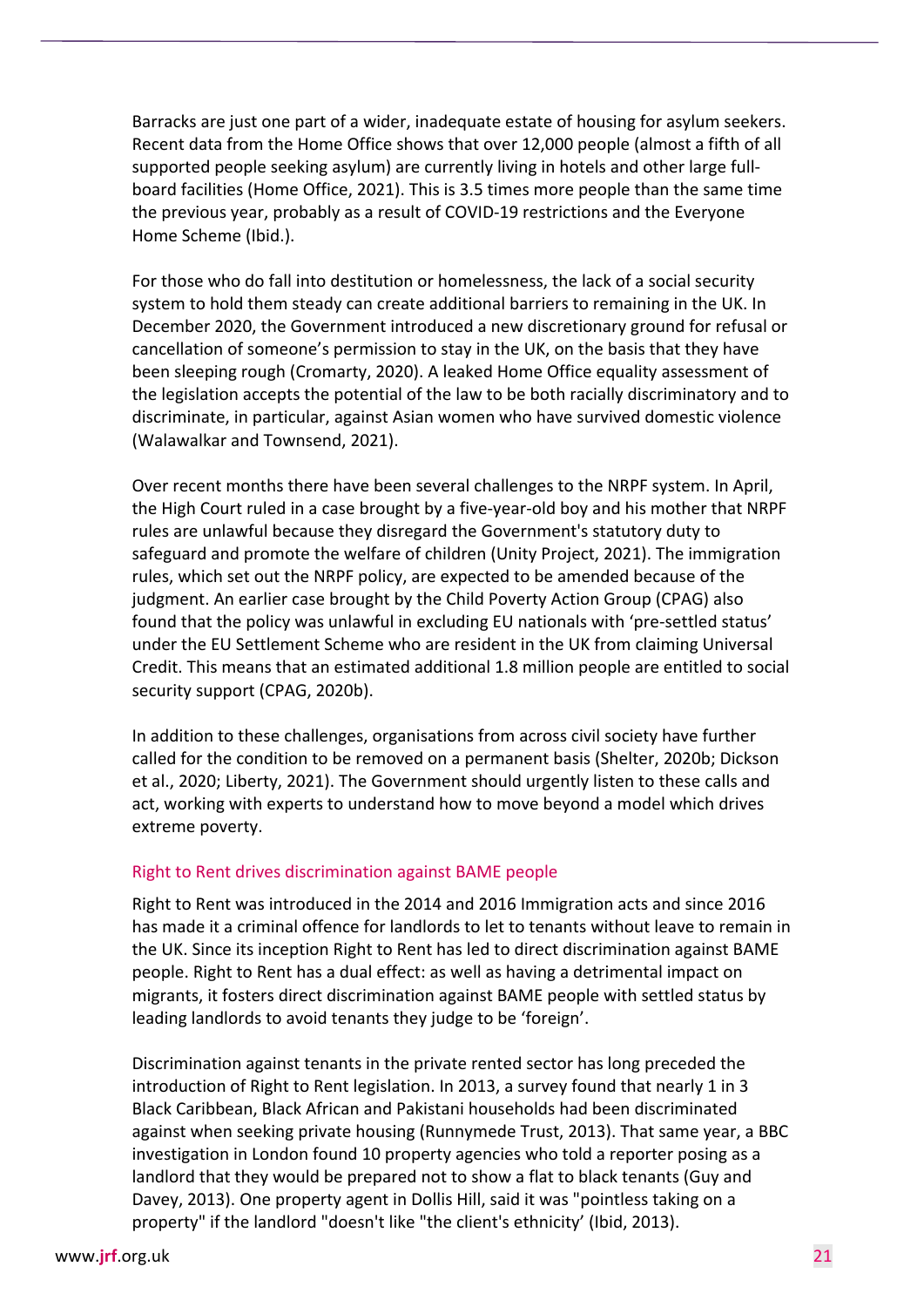However Right to Rent, in effectively devolving immigration enforcement on landlords, has fostered direct discrimination against BAME people with and without settled status by leading landlords to avoid tenants they judge to be 'foreign' (JCWI, 2016; House of Commons Home Affairs Committee, 2018).

During the initial government pilot of the Right to Rent scheme in Birmingham, the Joint Council for the Welfare of Immigrants [JCWI] found that more than a quarter of landlords surveyed said that they 'would no longer engage with those with foreign accents or names' (JCWI, 2016). The landlords interviewed for a qualitative academic study further 'unanimously claimed that discrimination would affect people who looked and sounded foreign, or who had a foreign sounding name' (Crawford, McKee and Leahy, 2020a; 242).

This was confirmed by a review by the Independent Chief Inspector of Borders and Immigration (2018) which found that Right to Rent has led to racial and other discrimination by landlords, who implemented blanket policies on not renting to those with any form of migration status; and ultimately to homelessness and exploitation when people no longer had access to accommodation (ICIBI, 2018). The review also found Right to Rent to be subject to significant issues with its management by the Home Office, and that the policy led to a notable incidence of wrong decisions where prospective tenants' migration status was incorrectly interpreted by landlords, with significant negative housing outcomes flowing from this (Ibid.).

In 2019, the High Court judged the Right to Rent scheme incompatible with the European Convention of Human Rights due to its racially discriminatory nature (Bellis and Foster, 2019). This ruling was later successfully appealed by the Home Office allowing them to continue with the policy, but the appeals court still ruled that the policy is causing discrimination (Lord Justice Hickingbottom et al. 2020). The court allowed the scheme to stay in place as the discrimination created, while of significance, was decided to be 'entirely coincidental, in that the measure does not unlawfully discriminate against the target group but only collaterally'. The judgement also noted that '[i]f the discrimination is greater than Parliament envisaged when enacting the provisions … then that is a matter for Parliament (or the Secretary of State) to address' (Ibid.).

In practice, Right to Rent enables and encourages landlords to discriminate against people that they judge could be 'foreign'. This limits the housing BAME people - both migrants and those with settled status - can access.

Voices from across the housing sector have continued to call for Right to Rent legislation to be urgently scrapped (Shelter, 2020a; Jacob, 2019). The Government should listen to them and take immediate action.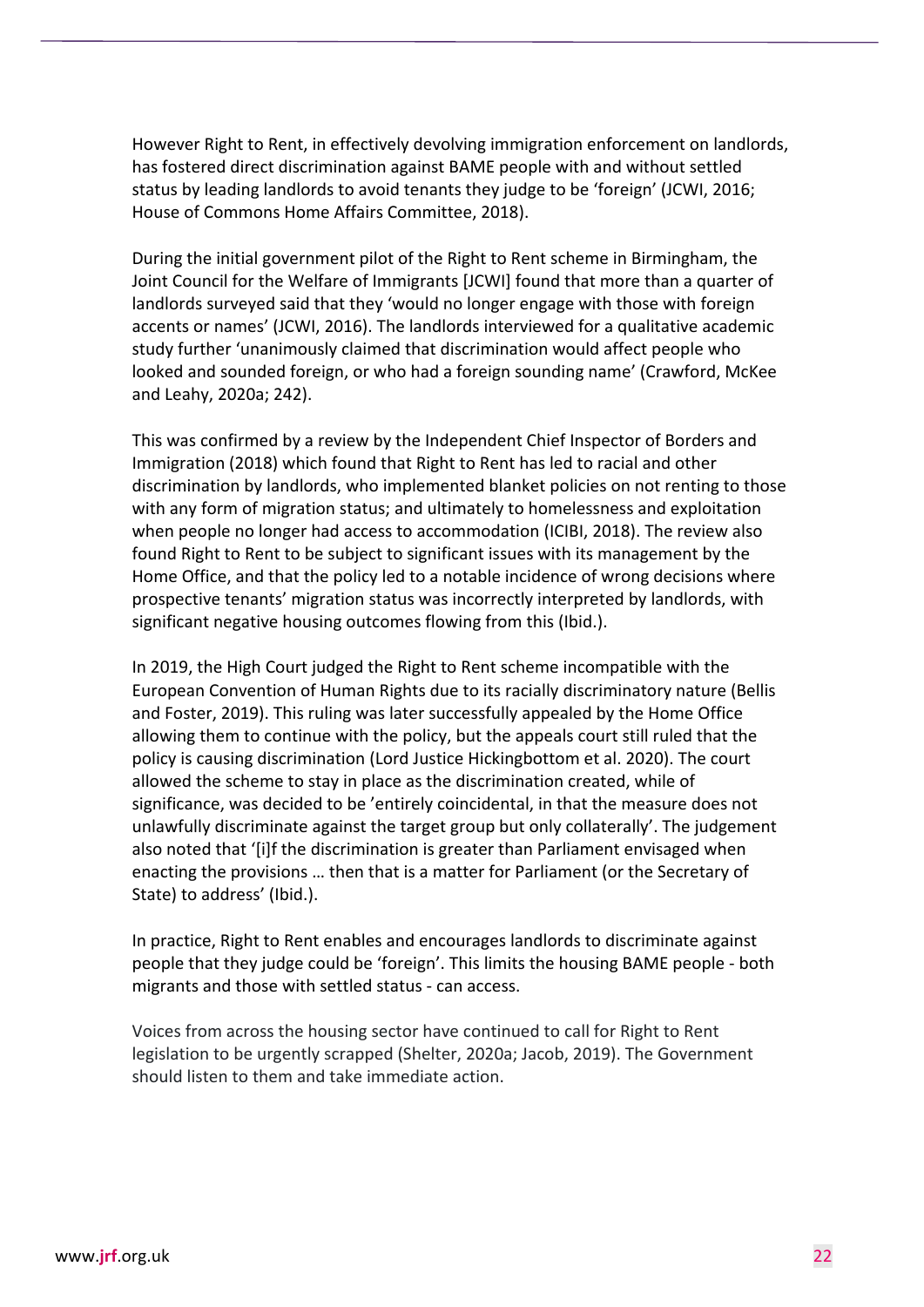# **Urgent action is needed to tackle structural racism in housing**

Most BAME groups are significantly less likely than white households to live in decent, affordable and secure homes. This briefing has set out the range of structural drivers of this, including a long history of discrimination within the housing system.

Urgent action is needed to tackle these drivers of inequality and hardship.

Over the last 12 months, organisations in the charitable sector have sought to do more to recognise the drivers of racial inequalities in society and to marshal resources to challenge them. Mainstream housing organisations are beginning to explore the underpinnings of racism within the housing system (King, 2021; Boobis, Jacob and Sanders, 2019).

This briefing offers a structure for understanding these inequalities, demonstrating that they are driven by:

- Labour market inequalities which affect the affordability of housing for most BAME groups, especially the Black, Bangladeshi and Pakistani communities, due to lower earnings. These inequalities, alongside the limited supply of social housing, limit the accrual of wealth necessary to move into homeownership, exposing households to the high cost of the private rented sector.
- The design of the social security system which disproportionately limits the incomes of BAME households, compounding existing labour market inequalities and restricting access to affordable homes.
- The immigration system which excludes a disproportionate number of BAME people from social housing and social security, contributing to problems with housing affordability, overcrowding, poverty and destitution, while also fostering direct discrimination within the housing system, including from landlords.

The impacts of these factors are worsened by wider prejudice and discrimination against BAME communities, for instance, in some landlords' unwillingness to rent to them.

Much more must be done to understand these drivers and to develop the bold policies necessary to tackle them.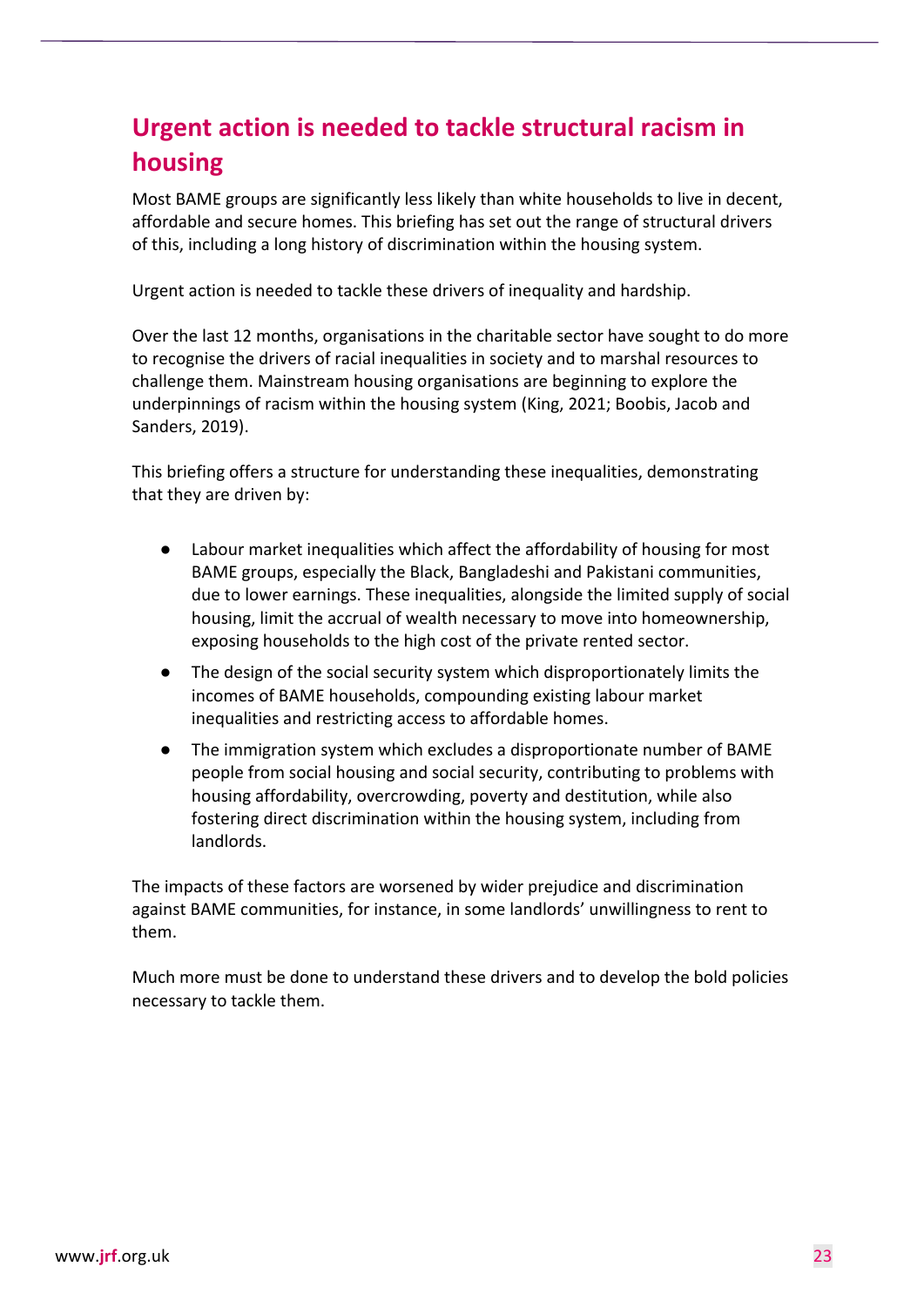## **Methodological Appendix**

#### Labour market and housing affordability outcomes analysis

To measure housing affordability we used spending on housing costs as a percentage of household income, with spending of more than a third of household income on housing costs considered unaffordable, the threshold used by the Affordable Housing Commission (2019). For this calculation we used net, unadjusted household income. Housing costs included rent (before any housing benefit), water rates, service charges, ground rents, mortgage interest and building insurance payments. Housing costs do not include mortgage capital as this is classified within the Households Below Average Income (HBAI) dataset as purchase of an asset rather than a cost. We analysed the proportions of working-age, in-work adults who were in households spending more than a third of household income on housing costs by sector worked in, occupation, geography (UK excluding London, and London) and ethnicity.

To achieve sufficient observation numbers, we used five-year averages for 2014/15 to 2018/19 and grouped ethnicities into white, BAME (excluding Indian) and Indian, as outcomes for those of Indian ethnicity varied substantially from other BAME ethnicities. We suppressed results where the number of observations for the denominator was less than 100.

#### New exploratory analysis on individuals who are likely to have no recourse to public funds

There is limited data available on those with no recourse to public funds (NRPF). Analysis undertaken by the Migration Observatory at the University of Oxford for Citizens Advice estimated that, as of 2019, 1.2 million adults and 175,000 under 18 year-olds in the UK were subject to NRPF conditions. The estimates indicate that these people entered the country but not whether they are still in the UK; in practice the actual number is likely to be lower.

Using the Annual Population Survey (APS), we estimate that 2.6 million adults have come to the UK since 2010, of whom 1.5 million were white and 1.1 million were BAME (including Indian). Of BAME adults who came to the UK since 2010, 69% or 756,000 reported their nationality as non-UK and non-EU, predominantly coming to the UK from South Asia, Middle East, Central Asia and Africa. Of white adults who came to the UK since 2010, the vast majority reported their nationality as an EU (80%, 1.2 million) or UK (4%) nationality, while 232,000 (16%) reported their nationality as non-UK/ non-EU.

Collectively, the APS reports there were around 988,000 people who came to the UK since 2010 and who reported their nationality as non-UK and non-EU, the group we estimate are most likely not to have recourse to public funds. This is broadly in line with the Migration Observatory estimate of 1.2 million adults without recourse to public funds.

To explore the outcomes for this group in terms of labour market outcomes and housing affordability, we used the Family Resources Survey. The Family Resources Survey did not include a nationality variable, and so we expanded the category to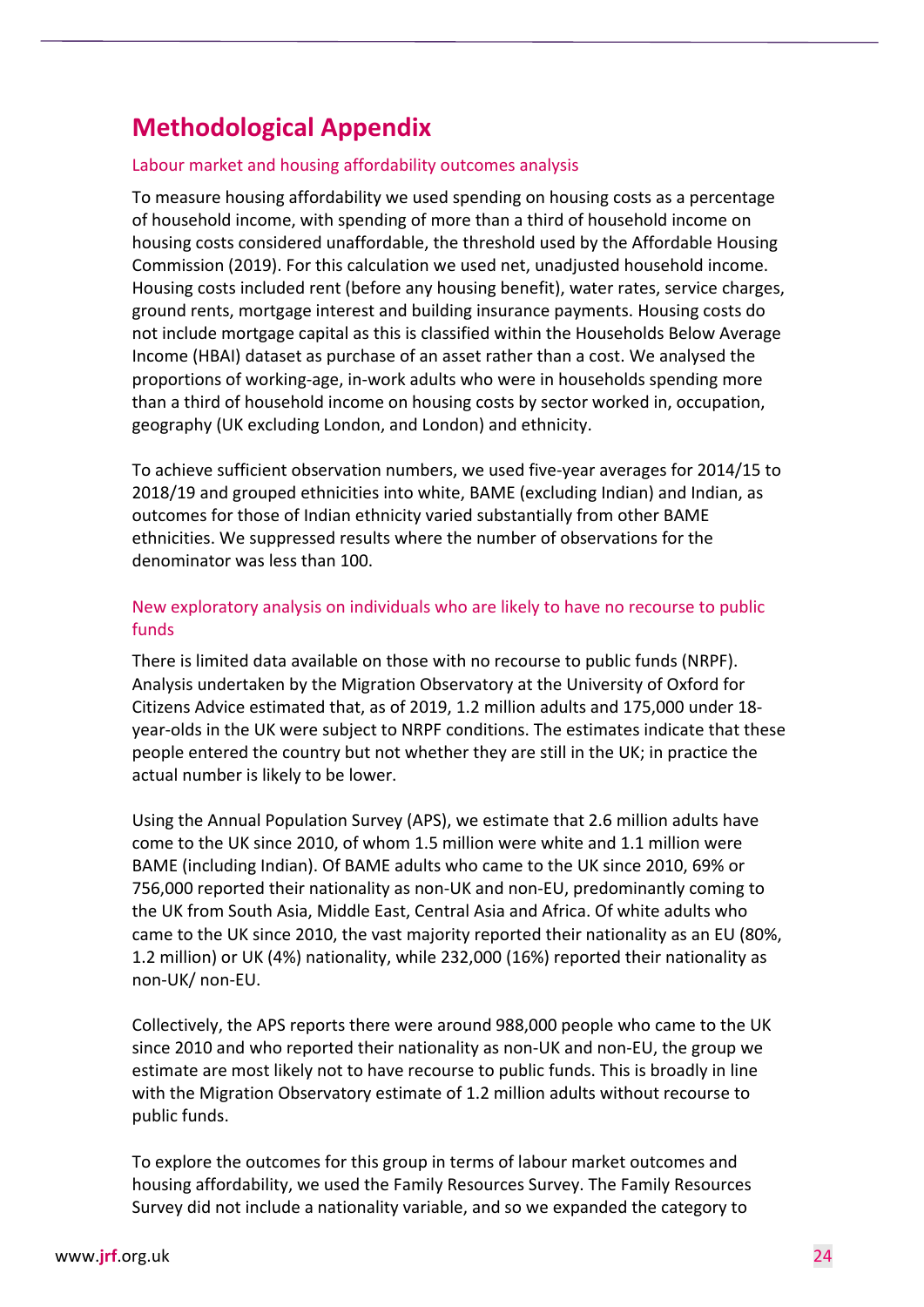include all BAME adults who came to the UK since 2010, of whom we estimate around 70% are likely to have no recourse to public funds.



#### **Graph 8: JRF estimates of those likely to have no recourse to public funds using Annual Population Survey and Family Resources Survey**

Source: JRF analysis of the Annual Population Survey (2018/19) and Family Resources Survey (2018/19).

To achieve sufficient observation numbers to draw reliable inferences about the outcomes for this group, we used five-year averages from 2014/15 to 2018/19. This means that the sample was slightly more weighted towards those who came to the UK earlier in the decade, as each preceding year included in the five-year average excluded those who came to the UK in subsequent years.

Outcomes for migrants without leave to enter and remain in the UK and those employed in the informal economy are not reflected within this analysis.

#### Analysis of evictions by local authority

We used Ministry of Justice data for 2018 broken down by local authority, landlord type and claim type to calculate the number of eviction claims by local authority. Using ONS sub-national dwelling stock estimates from 2018, we calculated a relative eviction rate by dividing the number of eviction claims by the number of relevant dwelling types; social rented, private rented and combined (in the case of accelerated evictions). We multiplied this by 1,000 to give eviction claims per 1,000 dwellings. We used Census 2011 household level data on the ethnicity of household reference person to calculate the proportion of households headed by a BAME person by local authority.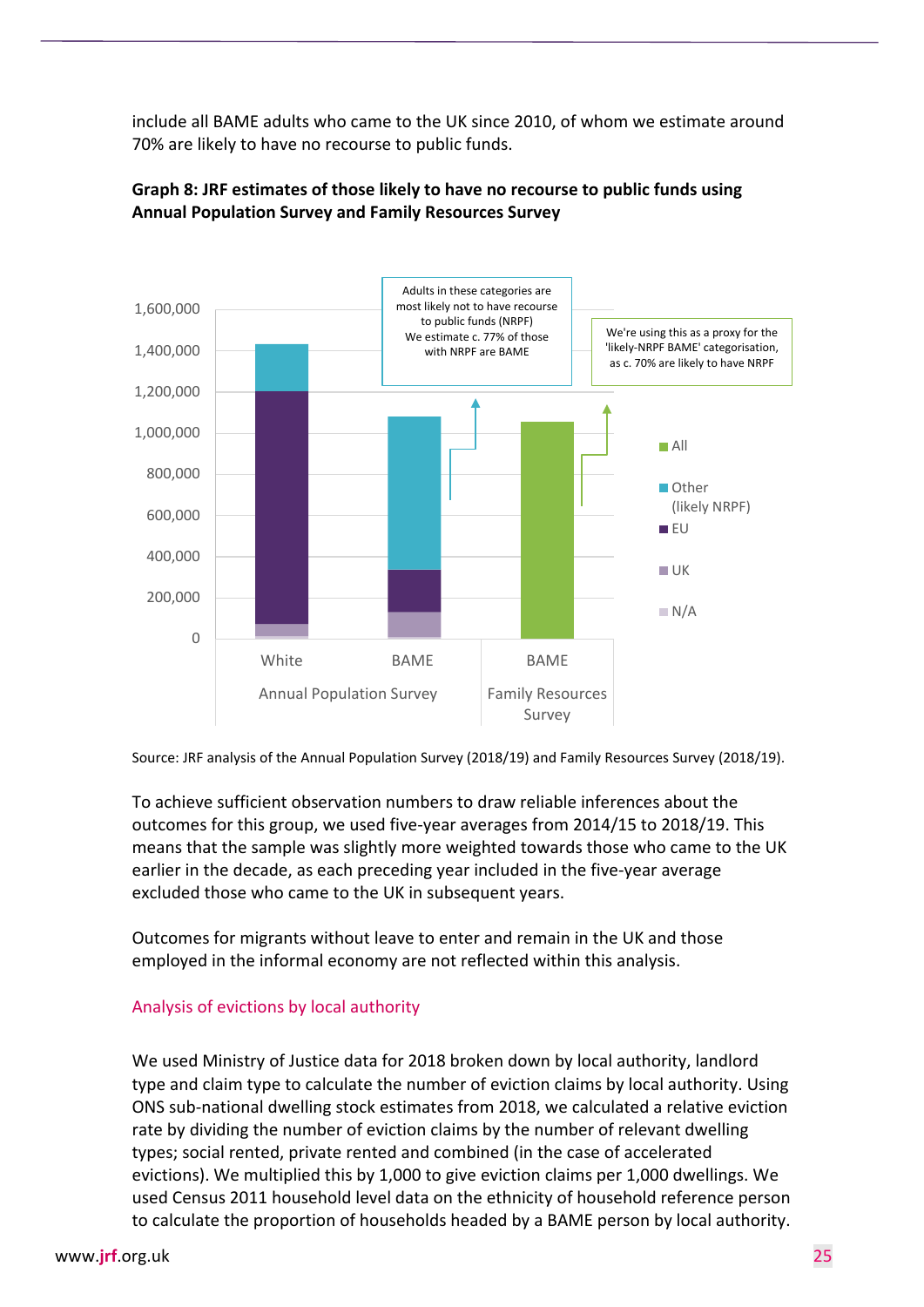The 2018 ONS sub-national dwelling stock estimates are not official statistics and so we also completed the analysis using Census 2011 dwelling stock figures and 2011 evictions data, achieving the same results. We have presented the results using the 2018 figures to provide the most up to date picture. This replicates analysis reported in the Institute of Race Relations' Entitlement and Belonging report published in 2016.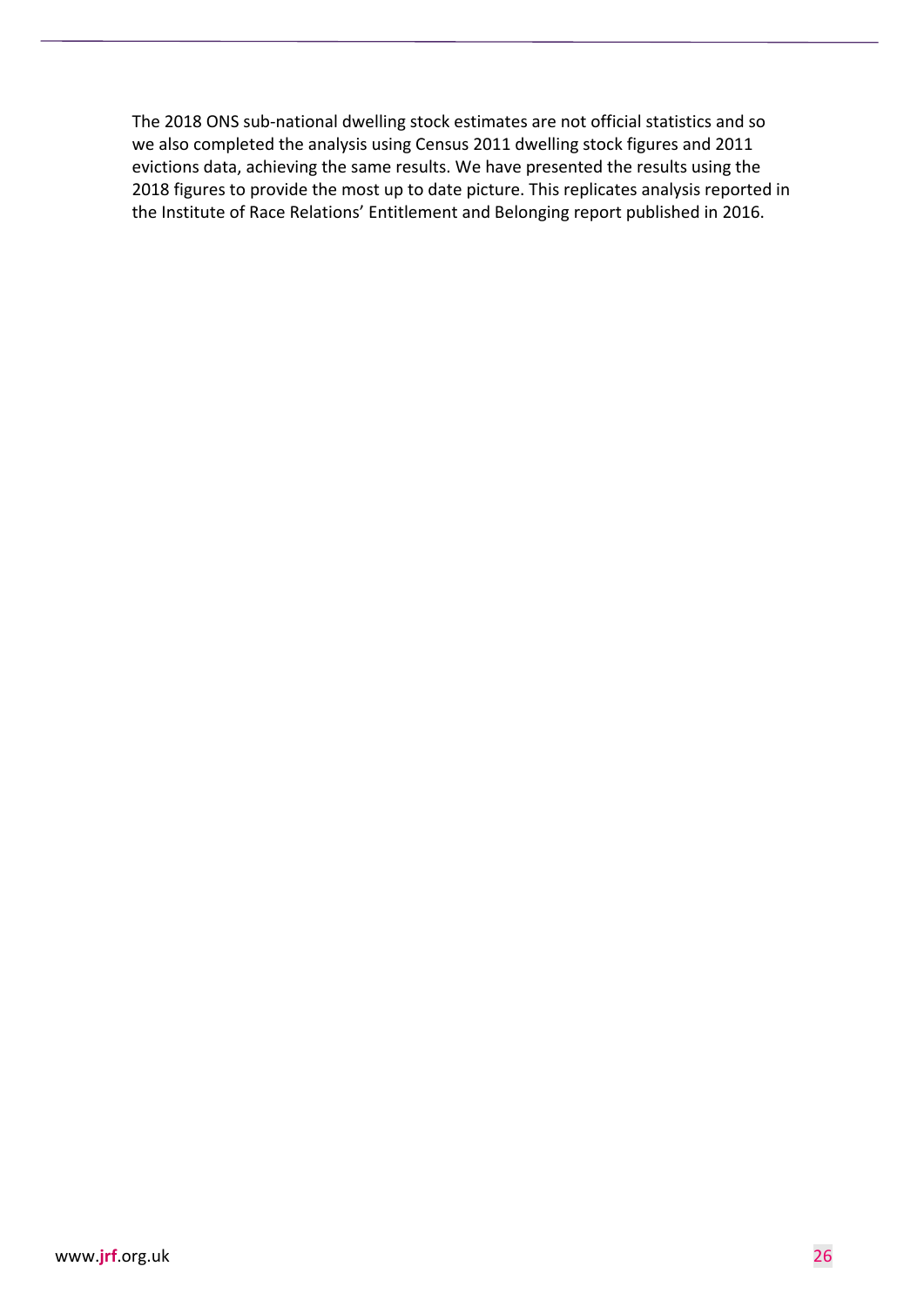## **Notes**

All Party Parliamentary Group [APPG] on NRPF (2020) Briefing on individuals with NRPF who are experiencing, or are at risk of, homelessness and destitution during the COVID-19 pandemic. London: APPG on NRPF [Online] Available at: [https://www.project17.org.uk/media/99364/Briefing-NRPF\\_COVID-](https://www.project17.org.uk/media/99364/Briefing-NRPF_COVID-19.pdf)[19.pdf](https://www.project17.org.uk/media/99364/Briefing-NRPF_COVID-19.pdf) [Accessed 10 February 2021].

Beider, H (2009) 'Guest Introduction: Rethinking Race and Housing', Housing Studies, 24 (4), 405-415.

Bellis, A and Foster, D (2019) Right to Rent: private landlords' duty to carry out immigration status checks. London: House of Commons Library [Online] Available at: <https://commonslibrary.parliament.uk/research-briefings/sn07025/> [Accessed 9 February 2021].

Bolt, D (2018) An Inspection of the "Right to Rent" Scheme. London: Independent Chief Inspector of Borders and Immigration [Online] Available at[: https://www.gov.uk/government/publications/an](https://www.gov.uk/government/publications/an-inspection-of-the-right-to-rent-scheme)[inspection-of-the-right-to-rent-scheme](https://www.gov.uk/government/publications/an-inspection-of-the-right-to-rent-scheme) [Accessed 10 February 2021].

Boobis, S, Jacob, R and Sanders, B (2019) A Home for All: Understanding Migrant Homelessness in Great Britain. London: Crisis [Online] Available at: https://www.crisis.org.uk/media/241452/a home for all understanding migrant homelessness in gr

eat britain 2019.pdf [Accessed 17 March 2021].

Bulman, M (2021) Home Office to move more people into Napier Barracks despite multiple warnings from health officials. London: The Independent [Online] Available at: [https://www.independent.co.uk/news/uk/home-news/napier-barracks-asylum-seekers-home-office](https://www.independent.co.uk/news/uk/home-news/napier-barracks-asylum-seekers-home-office-b1812445.html)[b1812445.html](https://www.independent.co.uk/news/uk/home-news/napier-barracks-asylum-seekers-home-office-b1812445.html) [Accessed 24 March 2021].

Burnett, J (2016) Entitlement and Belonging: social restructuring and multicultural Britain. An IRR discussion paper on the Housing and Planning Bill 2015 and the Immigration Bill 2015. London: Institute for Race Relations [IRR]. [Online] Available at[: https://irr.org.uk/app/uploads/2016/03/Entitlement-and](https://irr.org.uk/app/uploads/2016/03/Entitlement-and-belonging.pdf)[belonging.pdf](https://irr.org.uk/app/uploads/2016/03/Entitlement-and-belonging.pdf) [Accessed 25 January 2021].

Cabinet Office (2018) Race Disparity Audit: Summary Findings from the Ethnicity Facts and Figures website. London: Cabinet Office [Online] Available at:

[https://assets.publishing.service.gov.uk/government/uploads/system/uploads/attachment\\_data/file/68](https://assets.publishing.service.gov.uk/government/uploads/system/uploads/attachment_data/file/686071/Revised_RDA_report_March_2018.pdf) [6071/Revised\\_RDA\\_report\\_March\\_2018.pdf](https://assets.publishing.service.gov.uk/government/uploads/system/uploads/attachment_data/file/686071/Revised_RDA_report_March_2018.pdf) [Accessed 7 April 2021].

Calcea, N (2021) Britain's hidden health crisis: How overcrowded housing may be spreading Covid-19. London: New Statesman [Online] Available at:

[https://www.newstatesman.com/politics/uk/2021/03/britain-s-hidden-health-crisis-how-overcrowded](https://www.newstatesman.com/politics/uk/2021/03/britain-s-hidden-health-crisis-how-overcrowded-housing-may-be-spreading-covid-19)[housing-may-be-spreading-covid-19](https://www.newstatesman.com/politics/uk/2021/03/britain-s-hidden-health-crisis-how-overcrowded-housing-may-be-spreading-covid-19) [Accessed 25 March 2021].

Catney, G and Sabater, A (2015) Ethnic Minority Disadvantage in the Labour Market: Participation, Skills and Geographical Inequalities. York: Joseph Rowntree Foundation [Online] Available at: <https://www.jrf.org.uk/report/ethnic-minority-disadvantage-labour-market> [Accessed 7 April 2021].

Child Poverty Action Group [CPAG] (2020a) Capped in the New Year. London: CPAG [Online] Available at: <https://cpag.org.uk/sites/default/files/files/page/Capped-in-the-New-Year.pdf> [Accessed 24 March 2021].

Child Poverty action Group [CPAG] (2020b) Court Of Appeal Finds That EU Nationals Legally Resident In UK Were Unlawfully Excluded From Claiming Universal Credit. Available at[: https://cpag.org.uk/news](https://cpag.org.uk/news-blogs/news-listings/court-appeal-finds-eu-nationals-legally-resident-uk-were-unlawfully)[blogs/news-listings/court-appeal-finds-eu-nationals-legally-resident-uk-were-unlawfully](https://cpag.org.uk/news-blogs/news-listings/court-appeal-finds-eu-nationals-legally-resident-uk-were-unlawfully) [Accessed on 21 June 2021].

Citizens Advice (2020) No Recourse to Public Funds: Data and Developments December 2020 Update. London: Citizens Advice [Online] Available at: [https://www.citizensadvice.org.uk/Global/CitizensAdvice/welfare%20publications/Citizens%20Advice%](https://www.citizensadvice.org.uk/Global/CitizensAdvice/welfare%20publications/Citizens%20Advice%20NRPF%20briefing%20December%202020.pdf) [20NRPF%20briefing%20December%202020.pdf](https://www.citizensadvice.org.uk/Global/CitizensAdvice/welfare%20publications/Citizens%20Advice%20NRPF%20briefing%20December%202020.pdf) [Accessed 17 March 2021].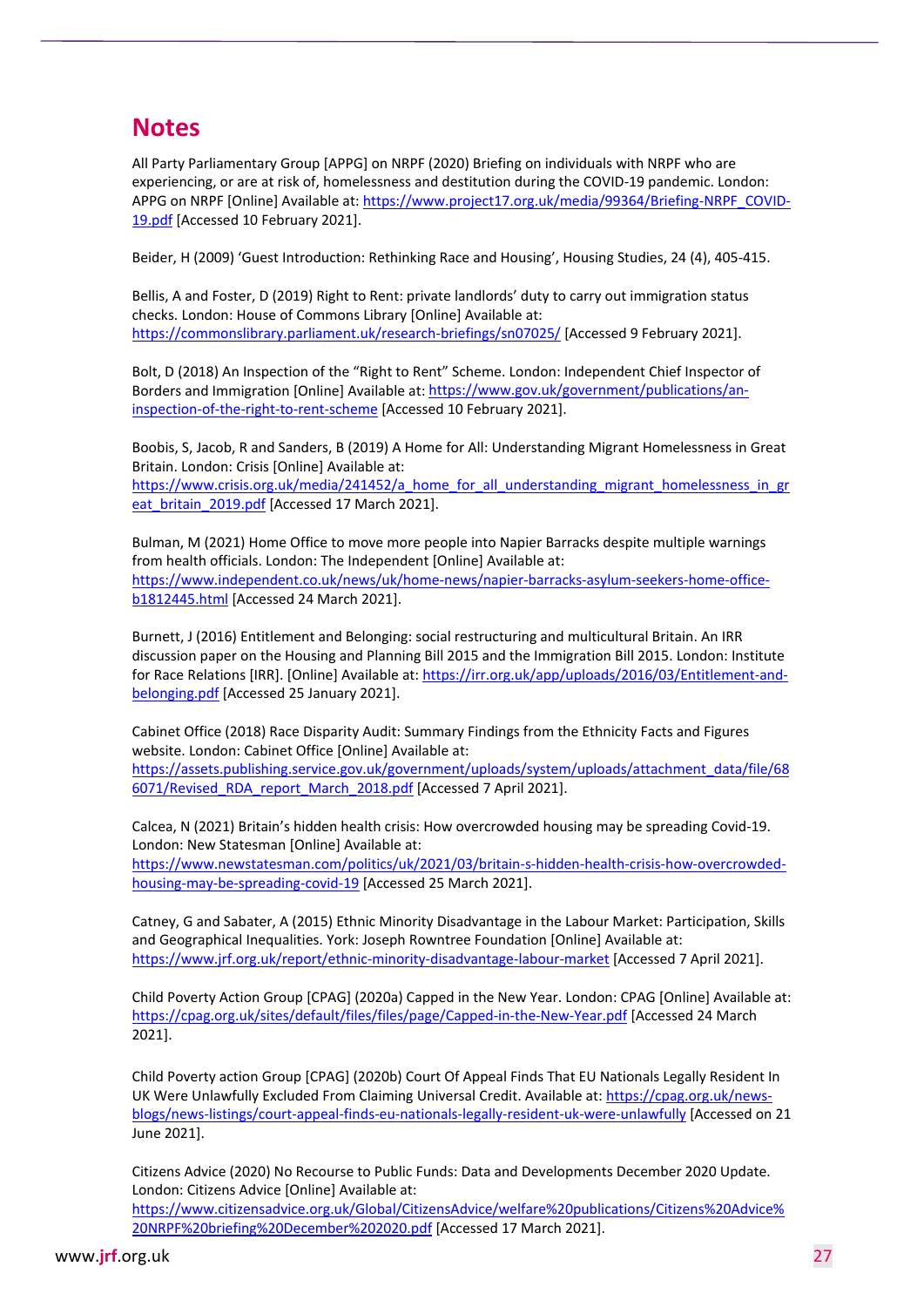Clapham, D and Kintrea, K (1984) Allocation systems and housing choice. Urban Studies, 21(3), pp.261- 269.

Crawford, J, McKee, K and Leahy, S (2020a) 'More Than a Hostile Environment: Exploring the Impact of the Right to Rent Part of the Immigration Act 2016', Sociological Research Online, 25 (2), 236-253.

Crawford, J, McKee, K and Leahy, S (2020b) 'The Right to Rent: Active Resistance to Evolving Geographies of State Regulation', International Journal of Urban and Regional Research, 44 (3), 415-428.

Cromarty, H (2020) Rough sleeping immigration rule: Who does it affect and how? London: House of Commons Library [Online] Available at: [https://commonslibrary.parliament.uk/rough-sleeping](https://commonslibrary.parliament.uk/rough-sleeping-immigration-rule-who-does-it-affect-and-how/)[immigration-rule-who-does-it-affect-and-how/](https://commonslibrary.parliament.uk/rough-sleeping-immigration-rule-who-does-it-affect-and-how/) [Accessed 7 April 2021].

Danewid, I (2020) 'The fire this time: Grenfell, racial capitalism and the urbanisation of empire', European Journal of International Relations, 26 (1), 289-313.

de Noronha, N (2015) Ethnic disadvantage in the housing market: Evidence from the 2011 census. London: Race Equality Foundation [Online] Available at[: https://raceequalityfoundation.org.uk/wp](https://raceequalityfoundation.org.uk/wp-content/uploads/2018/02/Housing-Briefing-26.pdf)[content/uploads/2018/02/Housing-Briefing-26.pdf](https://raceequalityfoundation.org.uk/wp-content/uploads/2018/02/Housing-Briefing-26.pdf) [Accessed 6 April 2020].

de Noronha, N (2019) Housing Policy in the Shadow of Grenfell in Bulley, D, Edkins, J and El-Enany, N (eds.) After Grenfell: Violence, Resistance and Response. London: Pluto Press, 143-165.

de Noronha, L (2020) Deporting Black Britons: Portraits of Deportation to Jamaica. Manchester: Manchester University Press.

Department for Work and Pensions [DWP] (2012) Benefit Cap Impact Assessment. London: DWP [Online] Available at[: https://www.gov.uk/government/publications/benefit-cap-impact-assessment](https://www.gov.uk/government/publications/benefit-cap-impact-assessment) [Accessed 30 March 2021].

DWP (2016) Welfare Reform and Work Act: Impact assessment for the benefit cap. London: DWP [Online] Available at[: https://www.gov.uk/government/publications/welfare-reform-and-work-act](https://www.gov.uk/government/publications/welfare-reform-and-work-act-impact-assessment-for-the-benefit-cap)[impact-assessment-for-the-benefit-cap](https://www.gov.uk/government/publications/welfare-reform-and-work-act-impact-assessment-for-the-benefit-cap) [Accessed 30 March 2021].

DWP (2020) State Support. London: DWP [Online] Available at: [https://www.ethnicity-facts](https://www.ethnicity-facts-figures.service.gov.uk/work-pay-and-benefits/benefits/state-support/latest)[figures.service.gov.uk/work-pay-and-benefits/benefits/state-support/latest](https://www.ethnicity-facts-figures.service.gov.uk/work-pay-and-benefits/benefits/state-support/latest) [Accessed 30 March 2021].

Dexter, Z, Capron, L and Gregg, L (2016) Making Life Impossible: How the needs of destitute migrant children are going unmet. London: The Children's Society [Online] Available at: [https://www.basw.co.uk/system/files/resources/basw\\_92901-1\\_0.pdf](https://www.basw.co.uk/system/files/resources/basw_92901-1_0.pdf) [Accessed 17 March 2021].

Dickson, E, Jolly, A, Morgan, B, Qureshi, F, Sojka, B and Stamp, D (2020) Local Authority Responses to people with NRPF during the pandemic. London: Project 17 [Online] Available at: [https://www.researchgate.net/publication/343774922\\_Research\\_report\\_Local\\_Authority\\_Responses\\_t](https://www.researchgate.net/publication/343774922_Research_report_Local_Authority_Responses_to_people_with_NRPF_during_the_pandemic) [o\\_people\\_with\\_NRPF\\_during\\_the\\_pandemic](https://www.researchgate.net/publication/343774922_Research_report_Local_Authority_Responses_to_people_with_NRPF_during_the_pandemic) [Accessed 22 March 2021].

D'Souza, C (2017) It's time to address the racial injustice in Britain's social housing. London: Guardian [Online] Available at[: https://www.theguardian.com/housing-network/2017/oct/10/deep-racial](https://www.theguardian.com/housing-network/2017/oct/10/deep-racial-inequities-britains-social-housing-bme)[inequities-britains-social-housing-bme](https://www.theguardian.com/housing-network/2017/oct/10/deep-racial-inequities-britains-social-housing-bme) [Accessed 8 April 2021].

El-Enany, N (2020) Bordering Britain: Law, Race and Empire. Manchester: Manchester University Press.

Elledge, J (2021) Where are the largest cities in Britain? Available at: <https://citymonitor.ai/skylines/where-are-largest-cities-britain-1404> [Accessed 22 June 2016]

Elliott-Cooper, A, Hubbard, P and Lees, L (2020) 'Sold out? The Right to buy, gentrification and workingclass displacements in London', The Sociological Review, 68 (6), 1354-1369.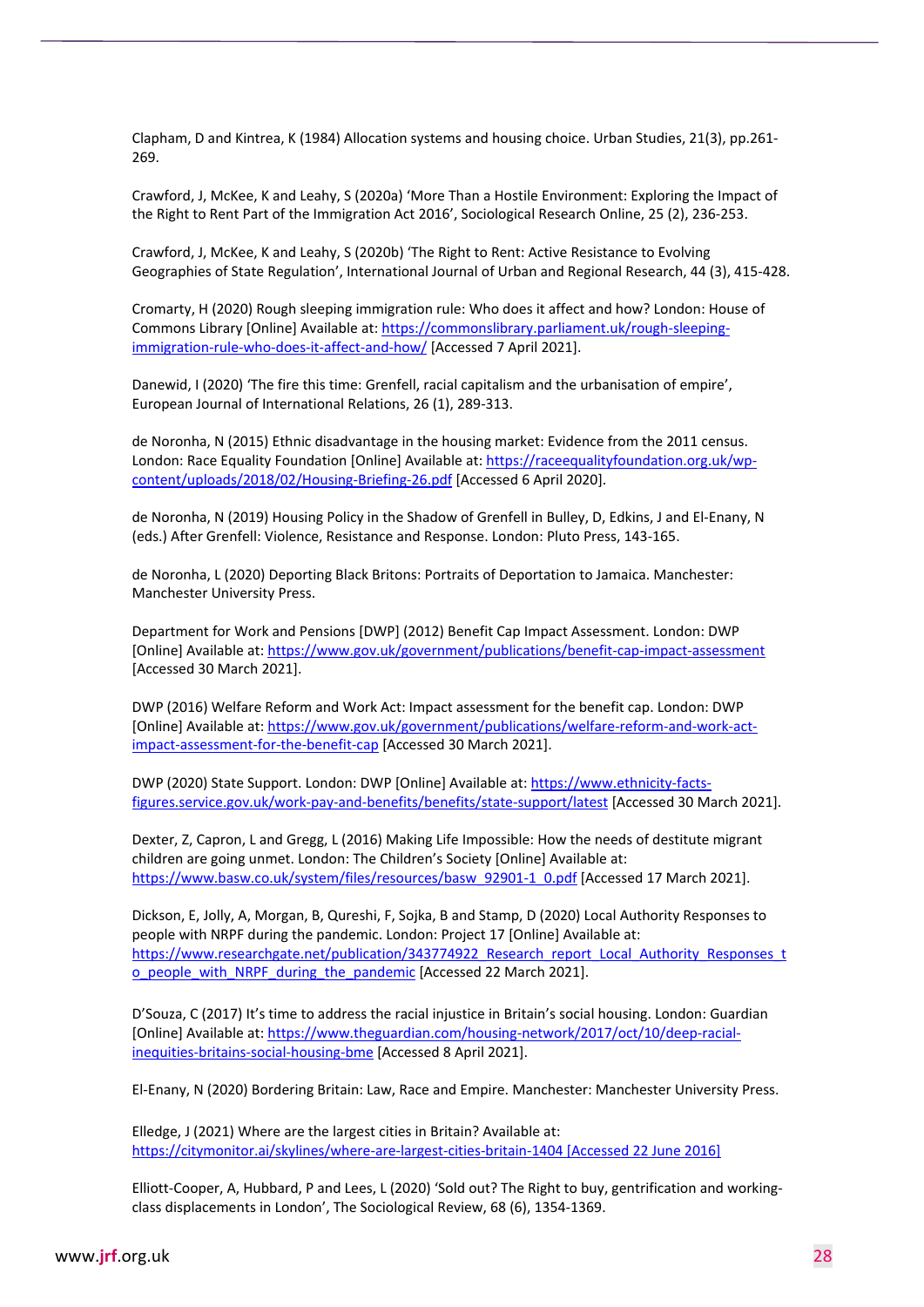Everyone Home (2020) Everyone Home: Scotland Collective on Covid-19. Glasgow: Everyone Home [Online] Available at[: https://www.everyonehome.scot/pdf/everyone-home.pdf](https://www.everyonehome.scot/pdf/everyone-home.pdf) [Accessed 23 March 2021].

Friends Families and Travellers (2021) Briefing: Accommodation issues facing Gypsies and Travellers in England, February 2021. Brighton: Friends Families and Travellers [Online] Available at: [https://www.gypsy-traveller.org/wp-content/uploads/2021/02/Briefing-Accommodation-February-](https://www.gypsy-traveller.org/wp-content/uploads/2021/02/Briefing-Accommodation-February-2021-1.pdf)[2021-1.pdf](https://www.gypsy-traveller.org/wp-content/uploads/2021/02/Briefing-Accommodation-February-2021-1.pdf) [Accessed 6 April 2021].

Fitzpatrick, S, Bramley, G, Blenkinsopp, J, Wood, J, Sosenko, F, Littlewood, M, Johnsen, S, Watts, B, Treanor, M and McIntyre, J (2020a) Destitution in the UK 2020. York: JRF [Online] Available at: <https://www.jrf.org.uk/report/destitution-uk-2020> [Accessed 17 March 2021].

Fitzpatrick, S, Watts, B and Sims, R (2020b) Homelessness Monitor. England 2020: COVID-19 Crisis Response Briefing. Crisis: London [Online] Available at: [https://www.crisis.org.uk/media/242907/homelessness\\_monitor\\_england\\_2020\\_covid19\\_crisis\\_respon](https://www.crisis.org.uk/media/242907/homelessness_monitor_england_2020_covid19_crisis_response_briefing.pdf) [se\\_briefing.pdf](https://www.crisis.org.uk/media/242907/homelessness_monitor_england_2020_covid19_crisis_response_briefing.pdf) [Accessed 25 May 2021].

Gardner, Z (2021) Migrants with No Recourse to Public Funds' Experiences During the COVID-19 Pandemic. London: Joint Council for the Welfare of Immigrants [JCWI] [Online] Available at: <https://www.jcwi.org.uk/Handlers/Download.ashx?IDMF=17805c35-d3bc-4251-9ada-6dfdae8dbca6> [Accessed 17 March 2021].

Grierson, J (2018) Hostile environment: anatomy of a policy disaster. London: Guardian [Online] Available at[: https://www.theguardian.com/uk-news/2018/aug/27/hostile-environment-anatomy-of-a](https://www.theguardian.com/uk-news/2018/aug/27/hostile-environment-anatomy-of-a-policy-disaster)[policy-disaster](https://www.theguardian.com/uk-news/2018/aug/27/hostile-environment-anatomy-of-a-policy-disaster) [Accessed 24 March 2021].

Gulliver, K (2016) Forty Years of Struggle: A window on race and housing, disadvantage and exclusion. Birmingham: Human City Institute [Online] Available at: <https://hqnetwork.co.uk/download.cfm?doc=docm93jijm4n2932.pdf&ver=5697> [Accessed 3 February 2020].

Heath, L (2020) L&Q ordered to pay £31,000 to tenant forced to move following racist abuse. London: Inside Housing [Online] Available at: [https://www.insidehousing.co.uk/news/lq-ordered-to-pay-31000](https://www.insidehousing.co.uk/news/lq-ordered-to-pay-31000-to-tenant-forced-to-move-following-racist-abuse) [to-tenant-forced-to-move-following-racist-abuse](https://www.insidehousing.co.uk/news/lq-ordered-to-pay-31000-to-tenant-forced-to-move-following-racist-abuse) [Accessed 8 February 2021].

Henderson, J and Karn, V (1984) Race, Class and the Allocation of Public Housing in Britain, Urban Studies, 21 (2), 115-128.

House of Commons Home Affairs Committee (2018) Immigration Policy: Basis for Building Consensus, 15 January 2018, HC 500 of session 2017–19. Available at: <https://publications.parliament.uk/pa/cm201719/cmselect/cmhaff/500/500.pdf> [Accessed on 21 June

2021].

Housing, Communities and Local Government [HCLG] Committee (2021) Protecting the homeless and the private rented sector: MHCLG's response to Covid-19. London: House of Commons [Online] Available at[: https://committees.parliament.uk/publications/5342/documents/53217/default/](https://committees.parliament.uk/publications/5342/documents/53217/default/) [Accessed 1 April 2021].

Home Officer (2021) National Statistics: How many people do we grant asylum or protection to? Available at[: https://www.gov.uk/government/statistics/immigration-statistics-year-ending-december-](https://www.gov.uk/government/statistics/immigration-statistics-year-ending-december-2020/how-many-people-do-we-grant-asylum-or-protection-to)[2020/how-many-people-do-we-grant-asylum-or-protection-to](https://www.gov.uk/government/statistics/immigration-statistics-year-ending-december-2020/how-many-people-do-we-grant-asylum-or-protection-to) [Accessed on 25 May 2021].

Independent Chief Inspector of Borders and Immigration [ICIBI] An Inspection of the Right to Rent Scheme Available at:

[https://assets.publishing.service.gov.uk/government/uploads/system/uploads/attachment\\_data/file/69](https://assets.publishing.service.gov.uk/government/uploads/system/uploads/attachment_data/file/695273/An_inspection_of_the_Right_to_Rent_scheme.pdf) [5273/An\\_inspection\\_of\\_the\\_Right\\_to\\_Rent\\_scheme.pdf](https://assets.publishing.service.gov.uk/government/uploads/system/uploads/attachment_data/file/695273/An_inspection_of_the_Right_to_Rent_scheme.pdf) [Accessed on 21 June 2021).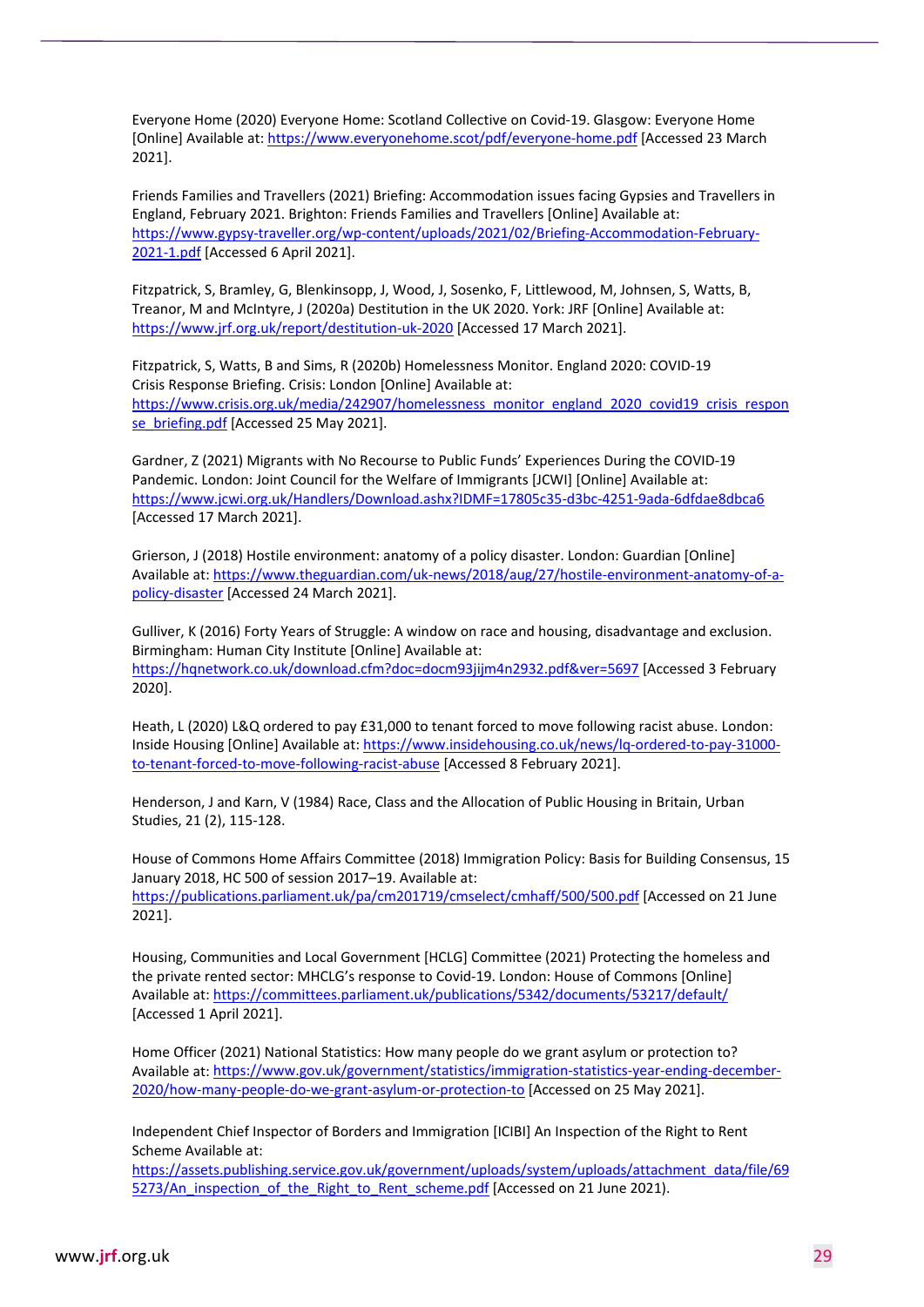Independent Chief Inspector of Borders and Immigration [ICIBI) and Her Majesty's Inspectorate of Prisons (HMIP) (2021) 'An inspection of the use of contingency asylum accommodation – key findings from site visits to Penally Camp and Napier Barracks' Available at: [https://www.gov.uk/government/news/an-inspection-of-the-use-of-contingency-asylum](https://www.gov.uk/government/news/an-inspection-of-the-use-of-contingency-asylum-accommodation-key-findings-from-site-visits-to-penally-camp-and-napier-barracks)[accommodation-key-findings-from-site-visits-to-penally-camp-and-napier-barracks](https://www.gov.uk/government/news/an-inspection-of-the-use-of-contingency-asylum-accommodation-key-findings-from-site-visits-to-penally-camp-and-napier-barracks) [Accessed on 25 May 2021]

Jacob, R (2019) The High Court made the right call with 'Right to Rent' – now it's time for the government to act, London: Crisis [Online] Available at[: https://www.crisis.org.uk/about-us/the-crisis](https://www.crisis.org.uk/about-us/the-crisis-blog/the-high-court-made-the-right-call-with-right-to-rent-now-it-s-time-for-the-government-to-act/)[blog/the-high-court-made-the-right-call-with-right-to-rent-now-it-s-time-for-the-government-to-act/](https://www.crisis.org.uk/about-us/the-crisis-blog/the-high-court-made-the-right-call-with-right-to-rent-now-it-s-time-for-the-government-to-act/) [Accessed 23 March 2021].

Jeffers, S and Hoggett, P (1995) 'Like counting deckchairs on the Titanic: A study of institutional racism and housing allocations in Haringey and Lambeth', Housing Studies, 10 (3), 325-344.

Joint Council for the Welfare of Immigrants [JCWI] (2016) Submission of Evidence Re. SI 2016 No.11 (C.2): Immigration Act 2014 (Commencement No.6) Order 2016. London: UK Parliament [Online] Available at[: https://www.parliament.uk/globalassets/documents/lords-committees/Secondary-](https://www.parliament.uk/globalassets/documents/lords-committees/Secondary-Legislation-Scrutiny-Committee/0116_JCWI_submission_SLSC_Immigration.pdf)[Legislation-Scrutiny-Committee/0116\\_JCWI\\_submission\\_SLSC\\_Immigration.pdf](https://www.parliament.uk/globalassets/documents/lords-committees/Secondary-Legislation-Scrutiny-Committee/0116_JCWI_submission_SLSC_Immigration.pdf) [Accessed 9 February 2021].

Joseph Rowntree Foundation [JRF] (2021) UK Poverty 2020/21. York: JRF [Online] Available at: <https://www.jrf.org.uk/report/uk-poverty-2020-21> [Accessed 5 February 2021].

Judge, L (2019) Moving Matters: Housing costs and labour market mobility. London: Resolution Foundation [Online] Available at[: https://www.resolutionfoundation.org/app/uploads/2019/06/Moving-](https://www.resolutionfoundation.org/app/uploads/2019/06/Moving-Matters.pdf)[Matters.pdf](https://www.resolutionfoundation.org/app/uploads/2019/06/Moving-Matters.pdf) [Accessed 4 February 2021].

Judge, L and Pacitti, C (2020) Coping with housing costs, six months on: New findings from the Resolution Foundation's COVID-19 survey-wave two. London: Resolution Foundation [Online] Available at:<https://www.resolutionfoundation.org/app/uploads/2020/10/Housing-costs-spotlight.pdf> [Accessed 4 February 2021].

Khan, O (2020) The Colour of Money: How racial inequalities obstruct a fair and resilient economy. London: Runnymede Trust. [Online] Available at: [https://www.runnymedetrust.org/uploads/publications/pdfs/2020%20reports/The%20Colour%20of%2](https://www.runnymedetrust.org/uploads/publications/pdfs/2020%20reports/The%20Colour%20of%20Money%20Report.pdf) [0Money%20Report.pdf](https://www.runnymedetrust.org/uploads/publications/pdfs/2020%20reports/The%20Colour%20of%20Money%20Report.pdf) [Accessed 28 January 2021].

Khan, O (2015) Ethnic inequalities to rise with government policy on benefits cap and apprenticeships. London: Runnymede Trust [Online] Available at[: https://www.runnymedetrust.org/blog/ethnic](https://www.runnymedetrust.org/blog/ethnic-inequalities-to-rise-with-government-policy-on-benefits-cap-and-apprenticeships)[inequalities-to-rise-with-government-policy-on-benefits-cap-and-apprenticeships](https://www.runnymedetrust.org/blog/ethnic-inequalities-to-rise-with-government-policy-on-benefits-cap-and-apprenticeships) [Accessed 24 March 2021].

King, S (2021) Why are people of colour disproportionately impacted by the housing crisis? London: Shelter Blog [Online] Available at[: https://blog.shelter.org.uk/2021/02/why-are-people-of-colour](https://blog.shelter.org.uk/2021/02/why-are-people-of-colour-disproportionately-impacted-by-the-housing-crisis/)[disproportionately-impacted-by-the-housing-crisis/](https://blog.shelter.org.uk/2021/02/why-are-people-of-colour-disproportionately-impacted-by-the-housing-crisis/) [Accessed 11 February 2021]**.**

Kirkby, A (2021) Briefing on new police powers for encampments in Police, Crime, Sentencing and Courts Bill: Part 4. Brighton: Friends, Families and Travellers [Online] Available at: [https://www.gypsy](https://www.gypsy-traveller.org/wp-content/uploads/2021/03/Briefing-on-new-police-powers-PCSCBill-and-CJPOA-002.pdf)[traveller.org/wp-content/uploads/2021/03/Briefing-on-new-police-powers-PCSCBill-and-CJPOA-002.pdf](https://www.gypsy-traveller.org/wp-content/uploads/2021/03/Briefing-on-new-police-powers-PCSCBill-and-CJPOA-002.pdf) [Accessed 24 March 2021].

Lord Justice Hickingbottom, Lord Justice Henderson and Lord Justice Davis (2020). Secretary of State for the Home Department v R (Joint Council for the Welfare of Immigrants). Available at: [https://www.judiciary.uk/wp-content/uploads/2020/04/SSHD-v-JCWIfinal.pdf.](https://www.judiciary.uk/wp-content/uploads/2020/04/SSHD-v-JCWIfinal.pdf) [Accessed 19 June 2021].

Lukes, S, de Noronha, N and Finney, N (2019) 'Slippery discrimination: a review of the drivers of migrant and minority housing disadvantage', Journal of Ethnic and Migration Studies, 45 (17), 3188-3206.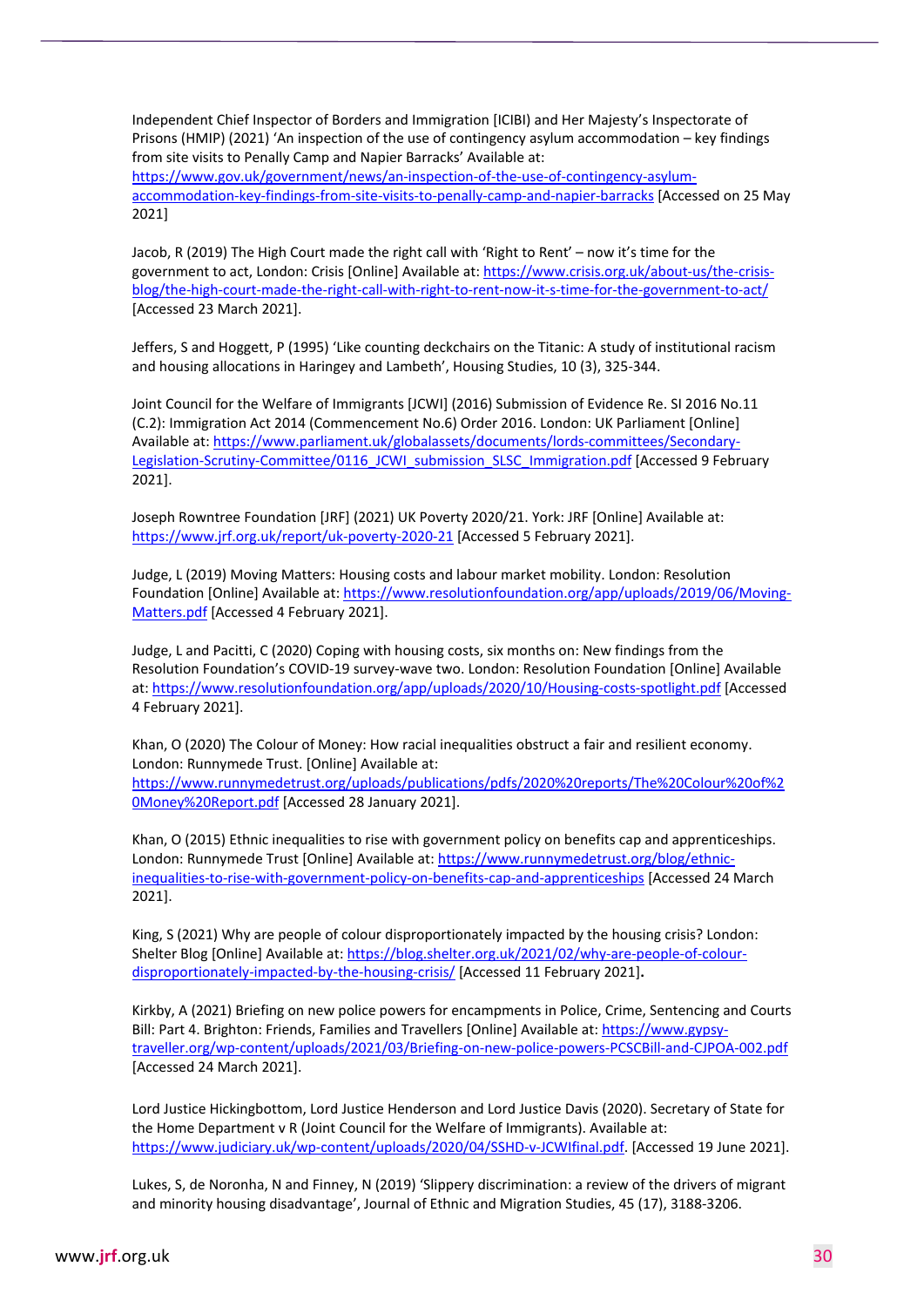Lynn, G and Davey, E (2013) London letting agents 'refuse black tenants'. London: BBC [Online] Available at:<https://www.bbc.co.uk/news/uk-england-london-24372509> [Accessed 10 February 2021].

Marmot, M (2020) Built Back Fairer: The COVID-19 Marmot Review. London: UCL Institute of Health Equity [Online] Available at[: https://tinyurl.com/937h3fer](https://tinyurl.com/937h3fer) [Accessed 24 March 2021].

McKee, K, Leahy, S, Tokarczyk, T and Crawford, J (2020) 'Redrawing the border through the "Right to Rent": Exclusion, discrimination and hostility in the English housing market', Critical Social Policy, 41 (1), 91-110.

Ministry of Housing, Communities and Local Government [MHCLG] (2018a) Spending on rent and mortgages. London: MHCLG [Online] Available at: [https://www.ethnicity-facts](https://www.ethnicity-facts-figures.service.gov.uk/housing/owning-and-renting/spending-on-rent-and-mortgages/latest#full-page-history)[figures.service.gov.uk/housing/owning-and-renting/spending-on-rent-and-mortgages/latest#full-page](https://www.ethnicity-facts-figures.service.gov.uk/housing/owning-and-renting/spending-on-rent-and-mortgages/latest#full-page-history)[history](https://www.ethnicity-facts-figures.service.gov.uk/housing/owning-and-renting/spending-on-rent-and-mortgages/latest#full-page-history) [Accessed 29 March 2021].

MHCLG (2018b) Statutory Homelessness. London: MHCLG [Online] Available at: [https://www.ethnicity](https://www.ethnicity-facts-figures.service.gov.uk/housing/homelessness/statutory-homelessness/latest#by-ethnicity-over-time-percentages)[facts-figures.service.gov.uk/housing/homelessness/statutory-homelessness/latest#by-ethnicity-over](https://www.ethnicity-facts-figures.service.gov.uk/housing/homelessness/statutory-homelessness/latest#by-ethnicity-over-time-percentages)[time-percentages](https://www.ethnicity-facts-figures.service.gov.uk/housing/homelessness/statutory-homelessness/latest#by-ethnicity-over-time-percentages) [Accessed 8 April 2021].

MHCLG (2020a) Overcrowded Households. London: MHCLG [Online] Available at: [https://www.ethnicity-facts-figures.service.gov.uk/housing/housing-conditions/overcrowded](https://www.ethnicity-facts-figures.service.gov.uk/housing/housing-conditions/overcrowded-households/latest#data-sources)[households/latest#data-sources](https://www.ethnicity-facts-figures.service.gov.uk/housing/housing-conditions/overcrowded-households/latest#data-sources) [Accessed 25 March 2021].

MHCLG (2020b) People without decent homes. London: MHCLG [Online] Available at: [https://www.ethnicity-facts-figures.service.gov.uk/housing/housing-conditions/non-decent](https://www.ethnicity-facts-figures.service.gov.uk/housing/housing-conditions/non-decent-homes/latest)[homes/latest](https://www.ethnicity-facts-figures.service.gov.uk/housing/housing-conditions/non-decent-homes/latest) [Accessed 29 March 2021].

MHCLG (2020c) Renting from a private landlord. London: MHCLG [Online] Available at: [https://www.ethnicity-facts-figures.service.gov.uk/housing/owning-and-renting/renting-from-a-private](https://www.ethnicity-facts-figures.service.gov.uk/housing/owning-and-renting/renting-from-a-private-landlord/latest#by-ethnicity)[landlord/latest#by-ethnicity](https://www.ethnicity-facts-figures.service.gov.uk/housing/owning-and-renting/renting-from-a-private-landlord/latest#by-ethnicity) [Accessed 6 April 2021].

MHCLG (2020d) Housing with damp problems. London: MHCLG [Online] Available at: [https://www.ethnicity-facts-figures.service.gov.uk/housing/housing-conditions/housing-with-damp](https://www.ethnicity-facts-figures.service.gov.uk/housing/housing-conditions/housing-with-damp-problems/latest)[problems/latest](https://www.ethnicity-facts-figures.service.gov.uk/housing/housing-conditions/housing-with-damp-problems/latest) [Accessed 7 April 2021].

MHCLG (2020e) Home ownership. London: MHCLG [Online] Available at[: https://www.ethnicity-facts](https://www.ethnicity-facts-figures.service.gov.uk/housing/owning-and-renting/home-ownership/latest#by-ethnicity)[figures.service.gov.uk/housing/owning-and-renting/home-ownership/latest#by-ethnicity](https://www.ethnicity-facts-figures.service.gov.uk/housing/owning-and-renting/home-ownership/latest#by-ethnicity) [Accessed 7 April 2021].

Ncube, R (on the application of) v Brighton and Hove City Council [2021] EWHC 578 (Admin) (11 March 2021) URL[: http://www.bailii.org/ew/cases/EWHC/Admin/2021/578.html](http://www.bailii.org/ew/cases/EWHC/Admin/2021/578.html)

Neate, R (2020) One in 12 BAME people work in Covid-hit hospitality roles-study. London: Guardian. [Online] Available at[: https://www.theguardian.com/business/2020/dec/30/one-in-12-bame-people](https://www.theguardian.com/business/2020/dec/30/one-in-12-bame-people-work-in-covid-hit-hospitality-roles-study)[work-in-covid-hit-hospitality-roles-study](https://www.theguardian.com/business/2020/dec/30/one-in-12-bame-people-work-in-covid-hit-hospitality-roles-study) [Accessed 4 February 2021].

No Accommodation Network [NACCOM] (2021) Volunteer Community Researchers. Whitley Bay: NACCOM [Online] Available at:<https://naccom.org.uk/get-involved/volunteer-community-researchers/> [Accessed 23 March 2021].

Office for National Statistics [ONS] (2020) Families and Households. Available at: [https://www.ethnicity](https://www.ethnicity-facts-figures.service.gov.uk/uk-population-by-ethnicity/demographics/families-and-households/latest#household-types-by-ethnicity)[facts-figures.service.gov.uk/uk-population-by-ethnicity/demographics/families-and](https://www.ethnicity-facts-figures.service.gov.uk/uk-population-by-ethnicity/demographics/families-and-households/latest#household-types-by-ethnicity)[households/latest#household-types-by-ethnicity](https://www.ethnicity-facts-figures.service.gov.uk/uk-population-by-ethnicity/demographics/families-and-households/latest#household-types-by-ethnicity) [Accessed 18 June 2021].

Paul, K (1997) Whitewashing Britain: Race and Citizenship in the Postwar Era. Ithaca, NY: Cornell University Press.

Peach, C (1996) Does Britain Have Ghettos? Transactions of the Institute of British Geographers Vol. 21, No. 1 (1996), pp. 216-235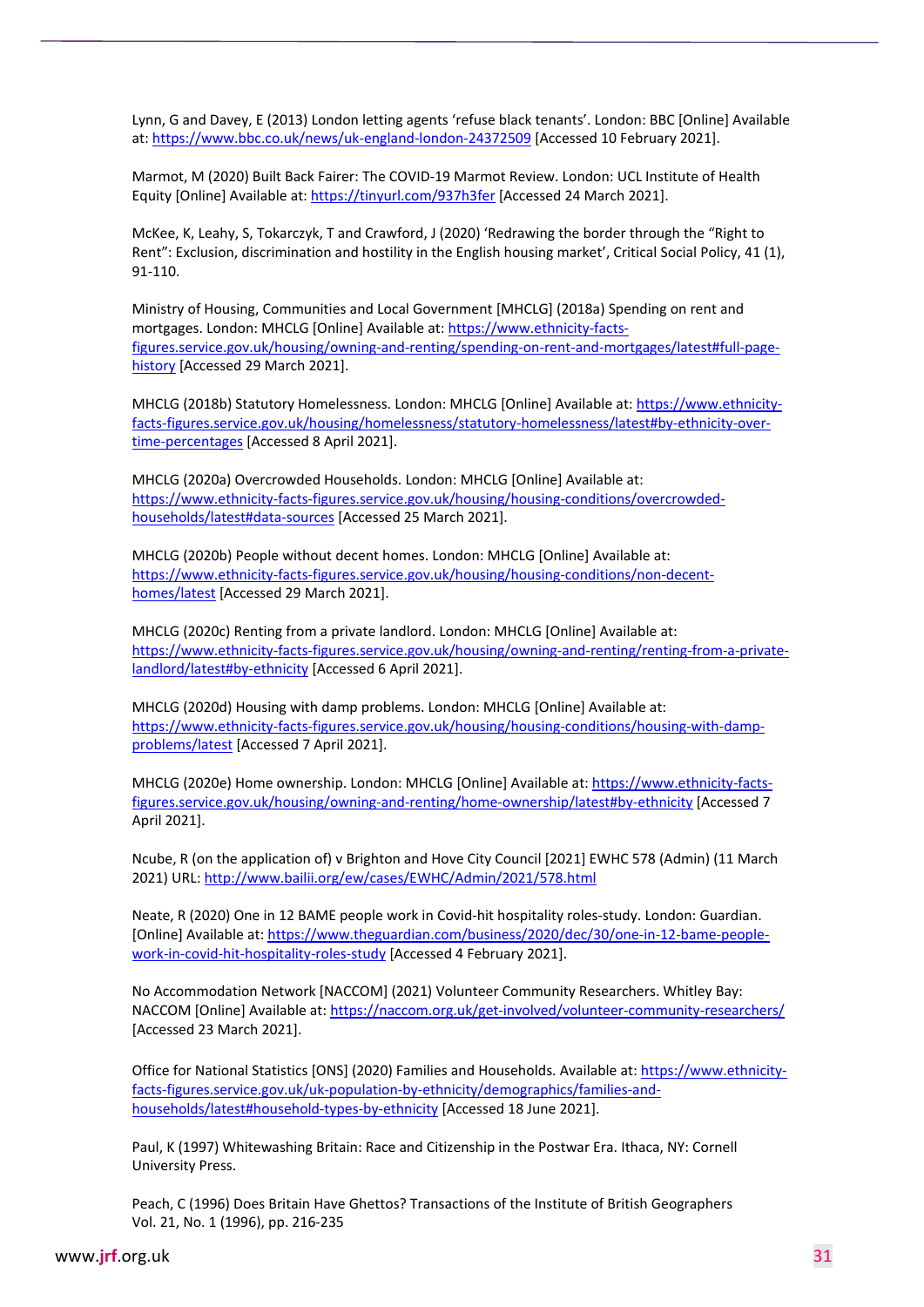Pennington, J (2020) The benefit cap is undermining the government's response to coronavirus (COVID-19). London: Shelter Blog [Online] Available at: [https://blog.shelter.org.uk/2020/05/the-benefit-cap-is](https://blog.shelter.org.uk/2020/05/the-benefit-cap-is-undermining-the-governments-response-to-coronavirus-covid-19/)[undermining-the-governments-response-to-coronavirus-covid-19/](https://blog.shelter.org.uk/2020/05/the-benefit-cap-is-undermining-the-governments-response-to-coronavirus-covid-19/) [Accessed 6 April 2021].

Perera, J (2019) The London Clearances: Race, Housing and Policing. London: IRR [Online] Available at: [https://irr.org.uk/wp-content/uploads/2020/09/The-London-Clearances-Race-Housing-and-Policing-](https://irr.org.uk/wp-content/uploads/2020/09/The-London-Clearances-Race-Housing-and-Policing-1.pdf)[1.pdf](https://irr.org.uk/wp-content/uploads/2020/09/The-London-Clearances-Race-Housing-and-Policing-1.pdf) [Accessed 18 March 2021].

Porter, M and Taylor, B (2010) 'Gypsies and Travellers' in Thane, P (ed.) Unequal Britain. London: Continuum, 71-105.

Preece, J and Bimpson, E (2019) Forms and mechanisms of exclusion in contemporary housing systems. Glasgow: UK Collaborative Centre for Housing Evidence. [Online] Available at: [https://housingevidence.ac.uk/publications/https-housingevidence-ac-uk-wp-content-uploads-2019-06](https://housingevidence.ac.uk/publications/https-housingevidence-ac-uk-wp-content-uploads-2019-06-forms-and-mechanisms-of-exclusion-in-contemporary-housing-systems-june-2019-pdf/) [forms-and-mechanisms-of-exclusion-in-contemporary-housing-systems-june-2019-pdf/](https://housingevidence.ac.uk/publications/https-housingevidence-ac-uk-wp-content-uploads-2019-06-forms-and-mechanisms-of-exclusion-in-contemporary-housing-systems-june-2019-pdf/) [Accessed 27 January 2021].

Project 17 (2019) Not Seen, Not Heard: Children's Experiences of the Hostile Environment. London: Project 17 [Online] Available at:<https://www.project17.org.uk/media/70571/Not-seen-not-heard-1-.pdf> [Accessed 17 March 2021].

Reynolds, L (2016) Research Report: Survey of Private Landlords. London: Shelter [Online] Available at: [https://england.shelter.org.uk/professional\\_resources/policy\\_and\\_research/policy\\_library/research\\_re](https://england.shelter.org.uk/professional_resources/policy_and_research/policy_library/research_report_survey_of_private_landlords) [port\\_survey\\_of\\_private\\_landlords](https://england.shelter.org.uk/professional_resources/policy_and_research/policy_library/research_report_survey_of_private_landlords) [Accessed 7 April 2021].

Runnymede Trust (2013) 'No Dogs, No Blacks' new findings show that minority ethnic groups are still discriminated against when trying to rent private housing. London: Runnymede Trust [Online] Available at: [https://www.runnymedetrust.org/news/525/272/No-Dogs-No-Blacks-new-findings-show-that](https://www.runnymedetrust.org/news/525/272/No-Dogs-No-Blacks-new-findings-show-that-minority-ethnic-groups-are-still-discriminated-against-when-trying-to-rent-private-housing.html)[minority-ethnic-groups-are-still-discriminated-against-when-trying-to-rent-private-housing.html](https://www.runnymedetrust.org/news/525/272/No-Dogs-No-Blacks-new-findings-show-that-minority-ethnic-groups-are-still-discriminated-against-when-trying-to-rent-private-housing.html) [Accessed 9 February 2021].

Savage, M (2018) Benefit cap leaves poor families with mounting debt, study shows. London: Guardian [Online] Available at[: https://www.theguardian.com/society/2018/nov/03/benefit-cap-leaves-poor](https://www.theguardian.com/society/2018/nov/03/benefit-cap-leaves-poor-families-with-mounting-debt-study-shows)[families-with-mounting-debt-study-shows](https://www.theguardian.com/society/2018/nov/03/benefit-cap-leaves-poor-families-with-mounting-debt-study-shows) [Accessed 24 March 2021].

Shankley, W and Finney, N (2020) Ethnic Minorities and Housing in the UK in Byrne, B, Alexander, C, Khan, O, Nazroo, J and Shankley, W (2020) Ethnicity, Race and Inequality in the UK: State of the Nation. Bristol: Policy Press: 149-167.

Shelter (2020a) Black people are more than three times as likely to experience homelessness. Available at:

[https://england.shelter.org.uk/media/press\\_release/black\\_people\\_are\\_more\\_than\\_three\\_times\\_as\\_lik](https://england.shelter.org.uk/media/press_release/black_people_are_more_than_three_times_as_likely_to_experience_homelessness) ely to experience homelessness (Accessed 25 May 2021].

Shelter (2020b) Three immigration and housing policies that need to end. London: Shelter Blog [Online] Available at[: https://blog.shelter.org.uk/2020/12/three-immigration-and-housing-policies-that-need-to](https://blog.shelter.org.uk/2020/12/three-immigration-and-housing-policies-that-need-to-end/)[end/](https://blog.shelter.org.uk/2020/12/three-immigration-and-housing-policies-that-need-to-end/) [Accessed 11 February 2021].

Shelter (2020c) Briefing: Urgent Question on preventing homelessness and protecting rough sleepers during the national lockdown. London: Shelter [Online] Available at:<https://tinyurl.com/54r5vuz5> [Accessed 11 February 2021].

Shilliam, R (2018) Race and the Undeserving Poor. Newcastle upon Tyne: Agenda Publishing.

Spratt, V (2020) Racism in housing: 'I was evicted on the spot, and then removed by police'. London: The I [Online] Available at[: https://inews.co.uk/opinion/racism-in-housing-i-was-evicted-on-the-spot-and](https://inews.co.uk/opinion/racism-in-housing-i-was-evicted-on-the-spot-and-then-removed-by-police-492484)[then-removed-by-police-492484](https://inews.co.uk/opinion/racism-in-housing-i-was-evicted-on-the-spot-and-then-removed-by-police-492484) [Accessed 7 April 2021].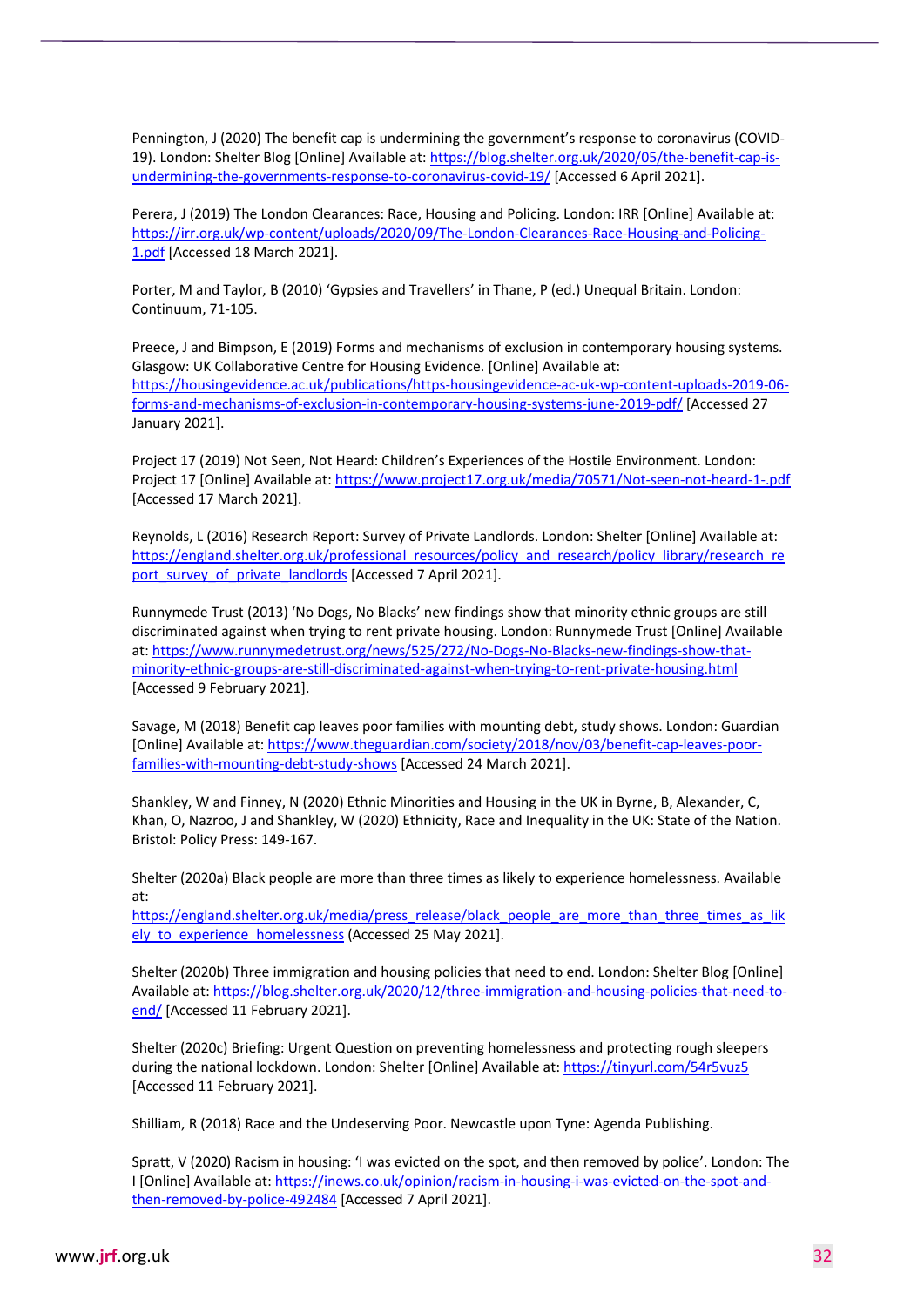Taylor, R (2018) Impact of 'Hostile Environment' Policy Debate on 14 June 2018: House of Lords Library Briefing. Available at[: https://lordslibrary.parliament.uk/research-briefings/lln-2018-0064/](https://lordslibrary.parliament.uk/research-briefings/lln-2018-0064/) [Accessed on 21 June 2021].

Trades Union Congress [TUC] (2021) Jobs and recovery monitor – BME Workers. London: TUC. [Online] Available at[: https://www.tuc.org.uk/research-analysis/reports/jobs-and-recovery-monitor-bme](https://www.tuc.org.uk/research-analysis/reports/jobs-and-recovery-monitor-bme-workers)[workers](https://www.tuc.org.uk/research-analysis/reports/jobs-and-recovery-monitor-bme-workers) [Accessed 3 February 2021].

Unity Project (2021) Home Office's punitive 'no recourse to public funds' (NRPF) policy faces further challenge in the high court. London: Unity Project [Online] Available at: [https://www.unity](https://www.unity-project.org.uk/suspend-nrpf)[project.org.uk/suspend-nrpf](https://www.unity-project.org.uk/suspend-nrpf) [Accessed 24 March 2021].

Unity Project (2021) Home Office's punitive 'no recourse to public funds' policy declared unlawful for the second time in a year. Available at[: https://www.unity-project.org.uk/suspend-nrpf](https://www.unity-project.org.uk/suspend-nrpf) [Accessed 25 May 2021]

van Ham, M and David, M (2012) Segregation, choice based letting and social housing: How housing policy can affect the segregation process, IZA Discussion Papers, No. 6372, Institute for the Study of Labor (IZA), Bonn

Walawalkar, A and Townsend, M (2021) Home Office: new deportation law may discriminate against ethnic minorities. London: Guardian [Online] Available at: [https://www.theguardian.com/uk](https://www.theguardian.com/uk-news/2021/apr/04/home-office-new-deportation-law-may-discriminate-against-ethnic-minorities)[news/2021/apr/04/home-office-new-deportation-law-may-discriminate-against-ethnic-minorities](https://www.theguardian.com/uk-news/2021/apr/04/home-office-new-deportation-law-may-discriminate-against-ethnic-minorities) [Accessed 6 April 2021].

Webber, F and Edmond-Pettitt, A (2018) The Embedding of State Hostility: A background paper on the Windrush Scandal. London: Institute for Race Relations [Online] Available at: <https://irr.org.uk/app/uploads/2018/11/Embedding-State-hostility-v4.pdf> [Accessed 15 February 2021].

Work and Pensions Select Committee (2019) The Benefit Cap. London: House of Commons [Online] Available at[: https://publications.parliament.uk/pa/cm201719/cmselect/cmworpen/1477/1477.pdf](https://publications.parliament.uk/pa/cm201719/cmselect/cmworpen/1477/1477.pdf) [Accessed 8 April 2021].

Work and Pensions Select Committee (2020) People with no recourse to public funds. London: House of Commons [Online] Available at:

<https://publications.parliament.uk/pa/cm5801/cmselect/cmworpen/178/17807.htm> [Accessed 22 March 2021].

Wooley, A (2019) Access Denied: The cost of the 'no recourse to public funds policy'. London: The Unity Project [Online] Available at[: https://tinyurl.com/5m8cy9w5](https://tinyurl.com/5m8cy9w5) [Accessed 17 March 2021].

Qureshi, A, Mort, L and Morris, M (2020) Access denied: The human impact of the hostile environment. Available at[: https://www.ippr.org/research/publications/access-denied](https://www.ippr.org/research/publications/access-denied) [Accessed 21 June 2021].

Zocchi, B (2021) No recourse to public funds: a government policy that traps people in poverty. London: The Conversation [Online] Available at: [https://theconversation.com/no-recourse-to-public-funds-a](https://theconversation.com/no-recourse-to-public-funds-a-government-policy-that-traps-people-in-poverty-153658)[government-policy-that-traps-people-in-poverty-153658](https://theconversation.com/no-recourse-to-public-funds-a-government-policy-that-traps-people-in-poverty-153658) [Accessed 30 March 2021].